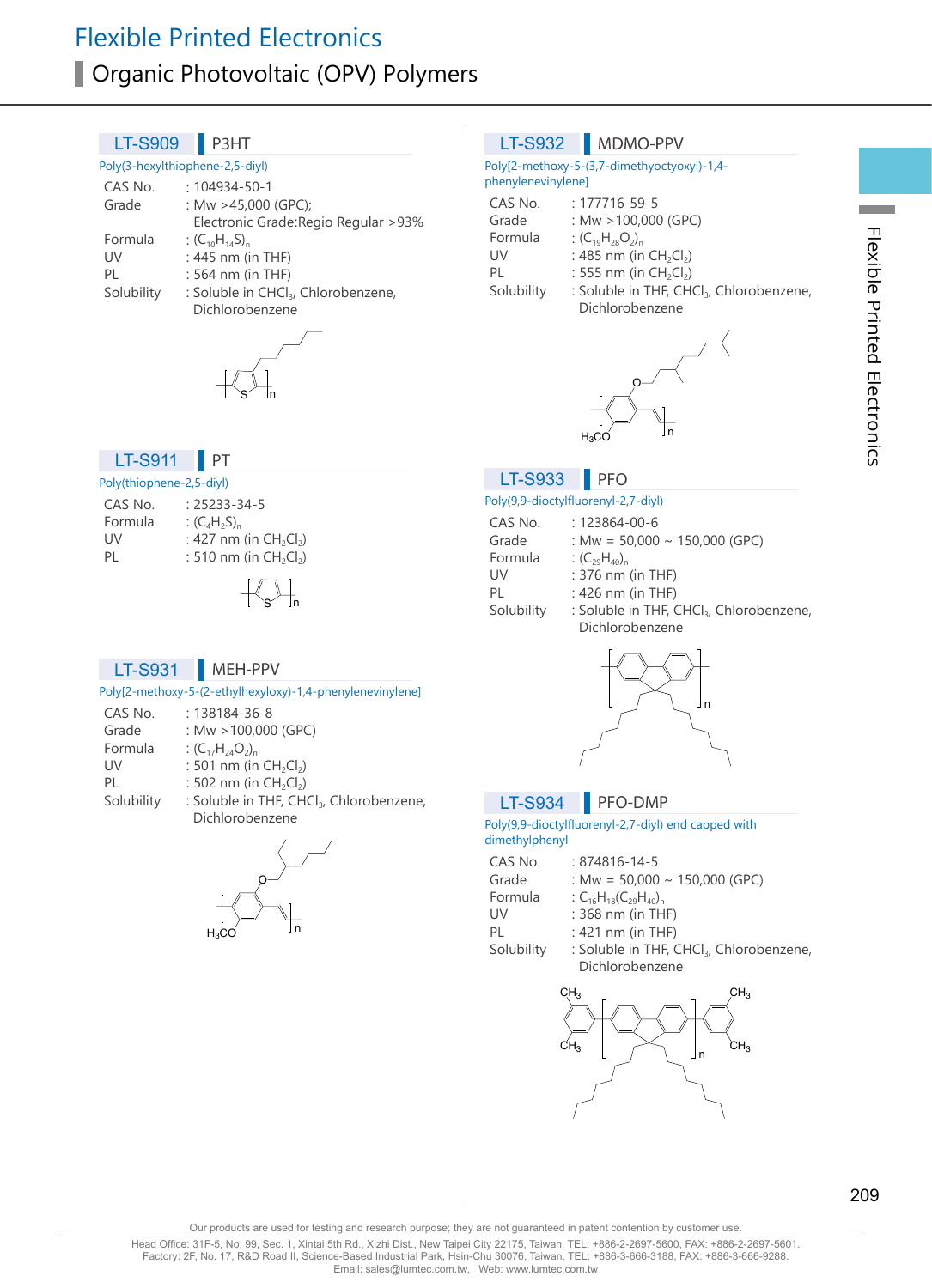# LT-S948 PCDTBT

Poly[N-9'-heptadecanyl-2,7-carbazole-alt-5,5-(4',7'-di-2 thienyl-2',1',3'-benzothiadiazole)]  $C_A C_A$  No. : 058261-50-2

| CAS IVO.   | ∠−י∪ר−ו ח∠הרצ                      |
|------------|------------------------------------|
| Grade      | : Mw = $20,000 \sim 100,000$ (GPC) |
| Formula    | : $(C_{43}H_{47}N_3S_3)_n$         |
| UV         | : 390, 554 nm (in THF)             |
| PL         | : 639 nm (in THF)                  |
| Solubility | : $>$ 5 mg/mL in CHCl.             |
|            |                                    |
|            |                                    |

# LT-S949 PCPDTBT  $C_8H_{13}$   $C_8H_{13}$

N

Flexible Printed Electronics

Electronics

Flexible Printed

**Contract** 

Poly[2,6-(4,4-bis-(2-ethylhexyl)-4H-cyclopenta[2,1-b:3,4-b'] dithiophene)-alt -4,7-(2,1,3-benzothiadiazole)]

n n<br>N S

| CAS No.    | $.920515 - 34 - 0$                                                 |
|------------|--------------------------------------------------------------------|
| Grade      | : Mw = $7,000 \sim 20,000$ (GPC)                                   |
| Formula    | : $(C_{31}H_{38}N_2S_3)_n$                                         |
| UV         | $: 695$ nm (in THF)                                                |
| PL         | $: 564$ nm (in THF)                                                |
| Solubility | : Soluble in CHCl <sub>3</sub> , Chlorobenzene,<br>Dichlorobenzene |



# LT-S950 PFOBT / PFODBT

Poly[2,7-(9,9-di-octyl-fluorene)-alt -4,7-bis(thiophen-2-yl) benzo-2,1,3-thiadiazole]

| CAS No.    | $.782469 - 77 - 6$                              |
|------------|-------------------------------------------------|
| Grade      | : Mw = $10,000 \sim 50,000$ (GPC)               |
| Formula    | : $(C_{43}H_{46}N_2S_3)_{n}$                    |
| UV         | : 523 nm (in $CH_2Cl_2$ )                       |
| PL         | : 630 nm (in $CH_2Cl_2$ )                       |
| Solubility | : Soluble in CHCl <sub>3</sub> , Chlorobenzene, |
|            | Dichlorobenzene                                 |



#### LT-S951 PSBTBT

Poly[2,6-(4,4'-bis(2-ethylhexyl)dithieno[3,2-b:2',3'-d]silole)-alt-4,7-(2,1,3-benzothiadiazole)]

CAS No. : 1089687-02-4<br>Grade : Mw = 10.000 Grade :  $Mw = 10,000 \sim 30,000$  (GPC)<br>Formula :  $(C_{20}H_{20}N_2S_2S_1)$ Formula :  $(C_{30}H_{38}N_2S_3Si)_{n}$ <br>UV : 652 nm (in CH UV :  $652$  nm (in  $CH_2Cl_2$ )<br>Solubility : Soluble in CHCl<sub>2</sub>, C : Soluble in CHCl<sub>3</sub>, Chlorobenzene, Dichlorobenzene



Poly[2,6-(4,4-bis(2-ethylhexyl)-4H-cyclopenta-[2,1-b:3,4-b'] dithiophene-alt -4,7-bis(thiophen-2-yl)benzo-2,1,3-thiadiazole] LT-S953 PCPDTTBTT

| CAS No.    | $: 1035681 - 83 - 4$                                               |
|------------|--------------------------------------------------------------------|
| Grade      | : Mw = $8,000 \sim 20,000$ (GPC)                                   |
| Formula    | : $(C_{39}H_{42}N_2S_5)$                                           |
| UV         | : 523 nm (in $CH_2Cl_2$ )                                          |
| PL         | : 749 nm (in $CH_2Cl_2$ )                                          |
| Solubility | : Soluble in CHCl <sub>3</sub> , Chlorobenzene,<br>Dichlorobenzene |
|            |                                                                    |



#### LT-S957 F8BT

Poly[(9,9-dioctylfluorenyl-2,7-diyl)-alt-(benzo[2,1,3]thiadiazol-

| $4,7$ -diyl)] |                                                      |
|---------------|------------------------------------------------------|
| CAS No.       | $: 210347 - 52 - 7$                                  |
| Grade         | : Mw >20,000 (GPC)                                   |
| Formula       | : $(C_{35}H_{42}N_2S)_n$                             |
| UV            | : 453 nm (in THF)                                    |
| PI            | : 534 nm (in THF)                                    |
| Solubility    | : Soluble in THF, CHCl <sub>3</sub> , Chlorobenzene, |
|               | Dichlorobenzene                                      |
|               |                                                      |



# ■ Organic Photovoltaic (OPV) Polymers 
■ Organic Photovoltaic (OPV) Polymers

# LT-S958 PHF

CAS No. Grade Formula<br>UV

Solubility

#### Poly(9,9-dihexylfluorenyl-2,7-diyl)

| CAS No.    | $: 201807 - 75 - 2$                                  |
|------------|------------------------------------------------------|
| Grade      | : Mw = $30,000 \sim 100,000$ (GPC)                   |
| Formula    | : $(C_{25}H_{32})_n$                                 |
| UV         | : 389 nm (in THF)                                    |
| PL         | : 418 nm (in THF)                                    |
| Solubility | : Soluble in THF, CHCl <sub>3</sub> , Chlorobenzene, |
|            | Dichlorobenzene                                      |



Poly[2,5-bis(3-dodecylthiophen-2-yl)thieno[3,2-b]thiophene]

# LT-S9004 PF2EH

thiadiazol-4,7-diyl)]

CAS No. : 1379051-13-4<br>Grade : Mw = 10.000 ~

LT-S9003 F2EHBT

Formula :  $(C_{35}H_{42}N_2S)_{n}$ <br>UV : 453 nm (in UV : 453 nm (in THF)<br>PL : 645 nm (in THF) PL : 645 nm (in THF)<br>Solubility : Soluble in CHCl

#### Poly[9,9-bis(2-ehtylhexyl)fluorenyl-2,7-diyl]

PL : 418 nm (in THF)<br>Solubility : Soluble in THF, 0

CAS No. : 188201-16-3<br>Grade : Mw > 20,000 Grade :  $Mw > 20,000$  (GPC)<br>Formula :  $(C_{20}H_{40})$ 

Formula :  $(C_{29}H_{40})_n$ <br>UV : 389 nm (

Poly[(9,9-bis(2-ethylhexyl)fluorenyl-2,7-diyl)-alt -(benzo[2,1,3]

: Soluble in CHCl<sub>3</sub>, Chlorobenzene,

N S N n

Grade : Mw = 10,000 ~ 50,000 (GPC)<br>Formula :  $(C_{25}H_{42}N_2S)$ 

Dichlorobenzene

| CAS No.    | : 888491-18-7                      |  |
|------------|------------------------------------|--|
| Grade      | : Mw = $10,000 \sim 100,000$ (GPC) |  |
| Formula    | $(C_{38}H_{54}S_{4})_{n}$          |  |
| UV         | : $460$ nm (in THF)                |  |
| PL         | $: 557$ nm (in THF)                |  |
| Solubility | : $>5$ mg/mL in CHCl,              |  |
|            |                                    |  |



#### $LT-S982$  PBTTT-C<sub>14</sub>

 $LT-S981$  PBTTT-C<sub>12</sub>

#### Poly[2,5-bis(3-tetradecylthiophen-2-yl)thieno[3,2-b]thiophene]

| CAS No.    | : 888491-19-8                        |
|------------|--------------------------------------|
| Grade      | : Mw = $10.000 \times 100.000$ (GPC) |
| Formula    | : $(C_{42}H_{62}S_{4})_n$            |
| UV         | $:466$ nm (in THF)                   |
| PI         | $: 557$ nm (in THF)                  |
| Solubility | : >5 mg/mL in $CHCl3$                |
|            |                                      |



 $: 389$  nm (in THF)

Dichlorobenzene

: Soluble in THF, CHCl<sub>3</sub>, Chlorobenzene,

n

# LT-S9006

#### Poly[(9,9-dioctyl-9H-fluorene-2,7-diyl)-(1E)-1,2-ethene-diyl]

| CAS No.    | $: 360068 - 36 - 6$                             |
|------------|-------------------------------------------------|
| Grade      | : Mw $>$ 20,000 (GPC)                           |
| Formula    | : $(C_{31}H_{42})_n$                            |
| UV         | : 455 nm (in $CH_2Cl_2$ )                       |
| Solubility | : Soluble in CHCl <sub>3</sub> , Chlorobenzene, |
|            | Dichlorobenzene                                 |



Head Office: 31F-5, No. 99, Sec. 1, Xintai 5th Rd., Xizhi Dist., New Taipei City 22175, Taiwan. TEL: +886-2-2697-5600, FAX: +886-2-2697-5601. Factory: 2F, No. 17, R&D Road II, Science-Based Industrial Park, Hsin-Chu 30076, Taiwan. TEL: +886-3-666-3188, FAX: +886-3-666-9288. Email: sales@lumtec.com.tw, Web: www.lumtec.com.tw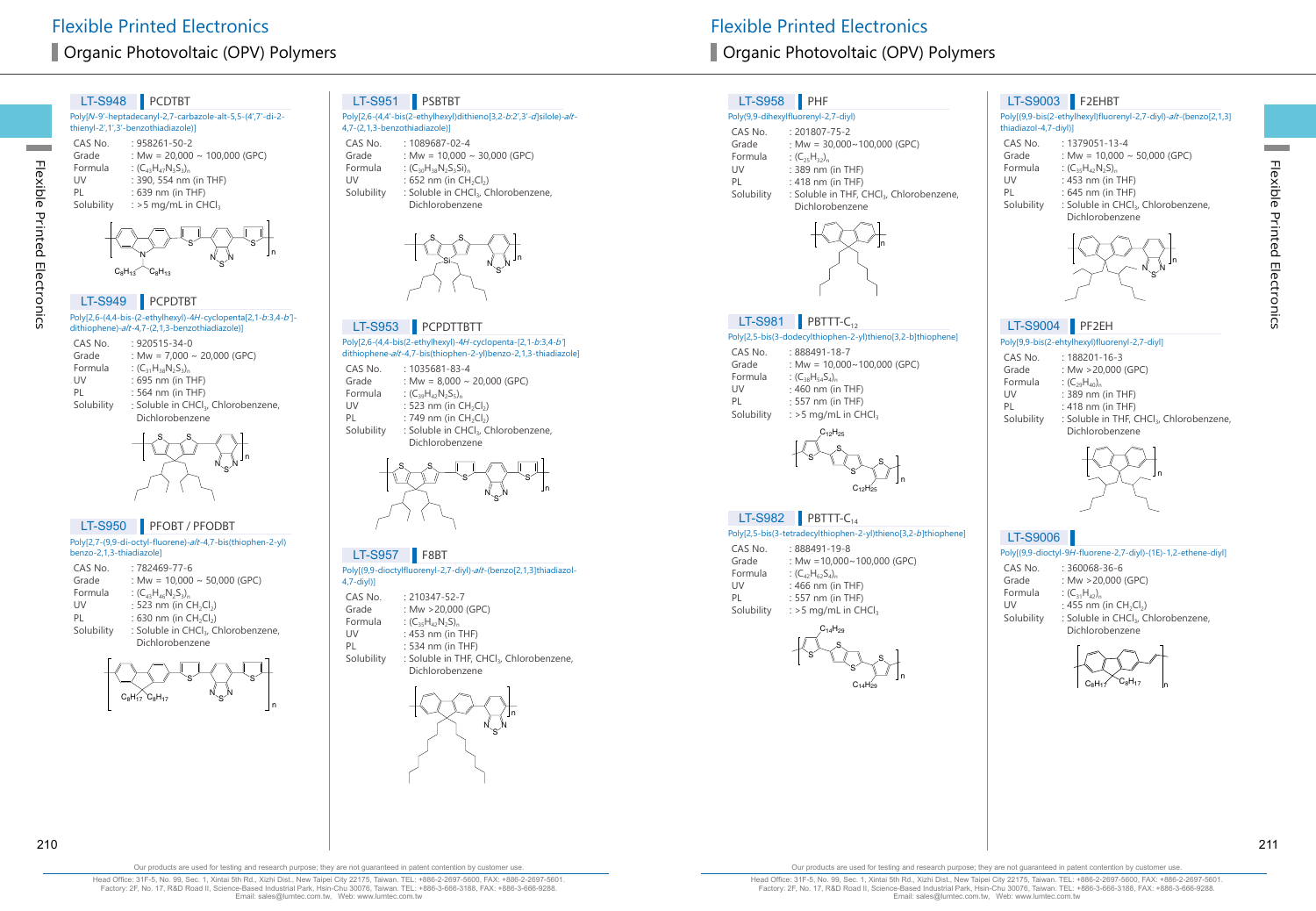# LT-S9032 PCBTDPP

Poly[N-9'-heptadecanyl-2,7-carbazole-alt-3,6-bis(thiophen-5-yl)-2,5-dioctyl-2,5-dihydropyrrolo[3,4]pyrrole-1,4-dione] CAS No. : 1147374-60-4<br>Grade : Mw > 10.000 ( Grade :  $Mw > 10,000$  (GPC)<br>Formula :  $(C_{\text{ref}}H_{\text{e}}N_{\text{e}}O_{\text{e}}S_{\text{e}})$ . Formula :  $(C_{59}H_{81}N_3O_2S_2)_n$ <br>UV : 647 nm (in CH<sub>2</sub> UV :  $647$  nm (in  $CH_2Cl_2$ )<br>Solubility : Soluble in CHCl<sub>2</sub>, C : Soluble in CHCl<sub>3</sub>, Chlorobenzene, Dichlorobenzene



# LT-S9050 PTB7

Flexible Printed Electronics

Electronics

Flexible Printed

**Contract** 

Poly{4,8-bis[(2-ethylhexyl)oxy]benzo[1,2-b:4,5-b']dithiophene-2,6-diyl-alt -3-fluoro-2-[(2-ethylhexyl)carbonyl]thieno[3,4-b] thiophene-4,6-diyl}

| CAS No.    | : 1266549-31-8                                  |
|------------|-------------------------------------------------|
| Grade      | : Mw $>20.000$ (GPC)                            |
| Formula    | : $(C_{41}H_{52}FO_{4}S_{4})$                   |
| UV         | : 670 nm (in $CH_2Cl_2$ )                       |
| Solubility | : Soluble in CHCl <sub>3</sub> , Chlorobenzene, |
|            | Dichlorobenzene                                 |
|            |                                                 |



#### LT-S9066 PDTSTPD

#### Poly[2,6-(4,4'-bis(ethylhexyl)dithieno[3,2-b:2',3'-d]silole)-alt- $(1.3 - (5-octv) - 4H - thieno[3.4-clvvrrole - 4.6(5H) - dione))$

| CAS No.    | $: 1279109 - 93 - 1$                            |
|------------|-------------------------------------------------|
| Grade      | : Mw = $7,000 \sim 30,000$ (GPC)                |
| Formula    | : $(C_{38}H_{53}NO_2S_3Si)$                     |
| UV         | : 614, 670 nm (film)                            |
| Solubility | : Soluble in CHCl <sub>3</sub> , Chlorobenzene, |
|            | Dichlorobenzene                                 |



### LT-S9109 PDPP3T

Poly{2,2'-[(2,5-bis(2-hexyldecyl)-3,6-dioxo-2,3,5,6 tetrahydropyrrolo[3,4-c]pyrrole-1,4-diyl)dithiophene]-5,5'-diylalt-thiophen-2,5-diyl} CAS No. : 1198291-01-8<br>Grade : Mw >30,000 (C

Grade :  $Mw > 30,000$  (GPC)<br>Formula :  $(C_{F}H_{70}N_{2}O_{2}s_{3})$ Formula :  $(C_{50}H_{72}N_2O_2S_3)_{n}$ <br>UV : 830 nm (in CH) UV :  $830 \text{ nm}$  (in CHCl<sub>3</sub>)<br>Solubility : Soluble in CHCl<sub>3</sub> : Soluble in CHCl<sub>3</sub>, Chlorobenzene, Dichlorobenzene



#### LT-S9111 PBDTTPD

Poly{4,8-bis[(2-ethylhexyl)oxy]benzo[1,2-b:4,5-b']-dithiophene-2,6-diyl-alt -(1,3-(5-octyl-4H-thieno[3,4-c]pyrrole-4,6(5H) dione))}

| CAS No.    | $: 1223479 - 75 - 1$                            |
|------------|-------------------------------------------------|
| Grade      | : Mw > 30,000 (GPC)                             |
| Formula    | : $(C_{40}H_{53}NO_4S_3)_n$                     |
| UV         | $: 610$ nm (in CHCl <sub>3</sub> )              |
| Solubility | : Soluble in CHCl <sub>3</sub> , Chlorobenzene, |
|            | Dichlorobenzene                                 |
|            |                                                 |



#### LT-S9112 pBBTDPP2

Poly[3,6-bis(4'-dodecyl[2,2'-bithiophen]-5-yl)-2,5-bis(2 ethylhexyl)-2,5-dihydropyrrolo[3,4-c]-pyrrole-1,4-dione]

CAS No. : 1002094-22-5<br>Grade : Mw >30,000 (C Grade :  $Mw > 30,000$  (GPC)<br>Formula  $(C<sub>CD</sub>H<sub>0</sub>N<sub>2</sub>O<sub>2</sub>S<sub>1</sub>)$ Formula :  $(C_{62}H_{90}N_2O_2S_4)_{n}$ <br>1 IV : 650 nm (in CH) UV : 650 nm (in CHCl<sub>3</sub>)<br>Solubility : Soluble in CHCl<sub>3</sub>, : Soluble in CHCl<sub>3</sub>, Chlorobenzene, Dichlorobenzene



# ■ Organic Photovoltaic (OPV) Polymers **Organic Photovoltaic (OPV) Polymers** Organic Photovoltaic (OPV) Polymers

### LT-S9113 BisDMO-PFDTBT

#### Poly{[2,7-(9,9-bis(3,7-dimethyloctylfluorene)]-alt-[5,5-(4,7-di-2'-thienyl-2,1,3-benzothiadiazole)]}

CAS No. : 1204005-82-2<br>Grade : Mw > 10.000 (0 Grade :  $Mw > 10,000$  (GPC)<br>Formula :  $(C_{47}H_{64}N_3S_3)$ Formula :  $(C_{47}H_{54}N_2S_3)_{n}$ <br>UV : 560 nm (in C UV : 560 nm (in CHCl<sub>3</sub>)<br>Solubility : Soluble in CHCl<sub>2</sub> : Soluble in CHCl<sub>3</sub>, Chlorobenzene, Dichlorobenzene



# LT-S9114 PDPPTPT

Poly{2,2'-[(2,5-bis(2-hexyldecyl)-3,6-dioxo-2,3,5,6 tetrahydropyrrolo[3,4-c]pyrrole-1,4-diyl)]dithiophene-5,5'-diylalt -benzen-1,4-diyl}

| CAS No.      | : 1255939-39-9                |
|--------------|-------------------------------|
| Grade        | : Mw >20,000 (GPC)            |
| Formula      | : $(C_{52}H_{74}N_2O_2S_2)_n$ |
| $\mathsf{N}$ | $.629$ nm (in $CUT$ )         |

UV :  $628$  nm (in CHCl<sub>3</sub>)<br>Solubility : Soluble in CHCl<sub>3</sub>, ( : Soluble in CHCl<sub>3</sub>, Chlorobenzene, Dichlorobenzene



#### LT-S9117 PDQT

Poly{2,2'-[(2,5-bis(2-octyldodecyl)-3,6-dioxo-2,3,5,6 tetrahydropyrrolo[3,4-c]pyrrole-1,4-diyl)]dithiophene-5,5'-diylalt -2,2'-bithiophene-5,5'-diyl}

| CAS No.    | $: 1267540 - 03 - 3$                            |
|------------|-------------------------------------------------|
| Grade      | : Mw $>$ 30,000 (GPC)                           |
| Formula    | : $(C_{62}H_{90}N_2O_2S_4)$                     |
| UV         | : 810 nm (in CHCl <sub>3</sub> )                |
| Solubility | : Soluble in CHCl <sub>3</sub> , Chlorobenzene, |
|            | Dichlorobenzene                                 |



# LT-S9118 PDBT-co-TT

#### Poly{2,2'-[(2,5-bis(2-octyldodecyl)-3,6-dioxo-2,3,5,6 tetrahydropyrrolo[3,4-c]pyrrole-1,4-diyl)]dithiophene-5,5'-diyl $alt$ -thieno[3,2-*b*]thiophen-2,5-diyl}

| CAS No.    | $: 1260685 - 65 - 1$                            |
|------------|-------------------------------------------------|
| Grade      | : Mw $>30,000$ (GPC)                            |
| Formula    | : $(C_{60}H_{88}N_2O_2S_4)$ <sub>n</sub>        |
| UV         | : 810 nm (in CHCl <sub>3</sub> )                |
| Solubility | : Soluble in CHCl <sub>3</sub> , Chlorobenzene, |
|            | Dichlorobenzene                                 |



# LT-S9119 PDPPBTT

#### Poly{2,2'-(2,5-bis(2-octyldodecyl)-3,6-dioxo-2,3,5,6 tetrahydropyrrolo[3,4-c]pyrrole-1,4-diyl)dithieno[3,2-b] thiophene-5,5'-diyl-alt -thiophen-2,5-diyl}

| $: 1270977 - 98 - 4$                            |
|-------------------------------------------------|
| : Mw $>30.000$ (GPC)                            |
| : $(C_{62}H_{88}N_2O_2S_5)$                     |
| : 812 nm (in CHCl <sub>3</sub> )                |
| : Soluble in CHCl <sub>3</sub> , Chlorobenzene, |
|                                                 |





Our products are used for testing and research purpose; they are not guaranteed in patent contention by customer use

Head Office: 31F-5, No. 99, Sec. 1, Xintai 5th Rd., Xizhi Dist., New Taipei City 22175, Taiwan. TEL: +886-2-2697-5600, FAX: +886-2-2697-5601. Factory: 2F, No. 17, R&D Road II, Science-Based Industrial Park, Hsin-Chu 30076, Taiwan. TEL: +886-3-666-3188, FAX: +886-3-666-9288. Email: sales@lumtec.com.tw, Web: www.lumtec.com.tw

Our products are used for testing and research purpose; they are not guaranteed in patent contention by customer use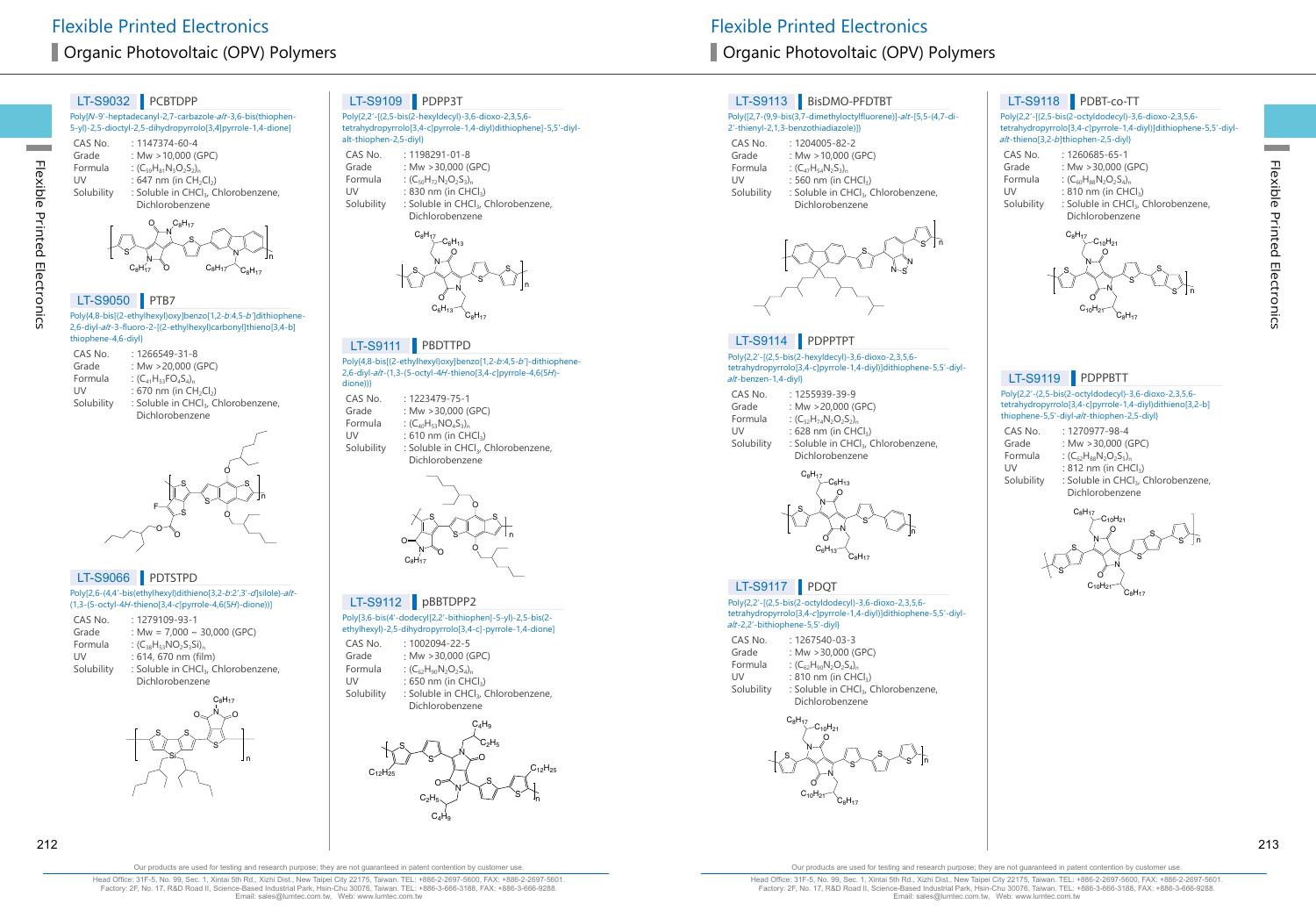### LT-S9139 PTB7-Th

Poly{4,8-bis[5-(2-ethylhexyl)thiophen-2-yl]benzo[1,2-b:4,5-b'] dithiophene-2,6-diyl-alt -3-fluoro-2-[(2-ethylhexyl)carbonyl] thieno[3,4-b]thiophene-4,6-diyl}

CAS No. : 1469791-66-9<br>Grade : Mw = 10,000~ Grade :  $Mw = 10,000 \sim 100,000$  (GPC)<br>Formula :  $(C_{0}H_{0}FO_{0}S_{0})$ Formula :  $(C_{49}H_{57}FO_2S_6)$ <br>UV : 695 nm (in Cl UV : 695 nm (in CHCl<sub>3</sub>)<br>Solubility : > 5 mg/mL in CH  $:$  >5 mg/mL in CHCl<sub>3</sub> S

S  $F\searrow$   $S$   $S$ S  $\circ$ n S

### LT-S9178 PMDPP3T

Poly[[2,5-bis(2-hexyldecyl)-2,3,5,6-tetrahydro-3,6 dioxopyrrolo[3,4-c]pyrrole-1,4-diyl]-alt-[3',3''-dimethyl-2,2':5',2''-terthiophene]-5,5''-diyl]

| CAS No.    | $: 1429119 - 71 - 0$                            |
|------------|-------------------------------------------------|
| Grade      | : Mw $>$ 30,000 (GPC)                           |
| Formula    | : $(C_{52}H_{76}N_2O_2S_3)_{n}$                 |
| UV         | $: 830$ nm (in CHCl <sub>3</sub> )              |
| Solubility | : Soluble in CHCl <sub>3</sub> , Chlorobenzene, |
|            | Dichlorobenzene                                 |



# LT-S9210 F8TBT

4-(5-(9,9-Dioctyl-9H-fluoren-2-yl)-4-hexylthiophen-2-yl)- 7-(4-hexylthiophen-2-yl)benzo[c][1,2,5]thiadiazole

CAS No. : 891911-18-5 Grade : Mw > 5,000 (GPC)<br>Formula :  $(C_{ss}H_{70}N_2S_3)_n$ :  $(C_{55}H_{70}N_2S_3)$ 



#### LT-S9271 PNTz4T

Poly[naphtho[1,2-c:5,6-c']bis[1,2,5]thiadiazole-5,10-diyl[3,3''' bis(2-decyltetradecyl)[2,2':5',2'':5'',2'''-quaterthiophene]-5,5''' diyl]]

CAS No. : 1357999-94-0<br>Grade : Mw >30,000 (C Grade : Mw > 30,000 (GPC)<br>Formula :  $(C_{74}H_{106}N_4S_6)$ Formula :  $(C_{74}H_{106}N_4S_6)_{n}$ <br>UV : 725 nm (film)  $: 725$  nm (film)



# LT-S9273 PBDB-T

Poly[[4,8-bis[5-(2-ethylhexyl)-2-thienyl]benzo[1,2-b:4,5-b'] dithiophene-2,6-diyl]-2,5-thiophenediyl[5,7-bis(2-ethylhexyl)- 4,8-dioxo-4H,8H-benzo[1,2-c:4,5-c']dithiophene-1,3-diyl]]





#### LT-S9278 PTFBDT-BZS

Poly[[5,6-bis(dodecyloxy)-2,1,3-benzothiadiazole-4,7-diyl]- 2,5-thiophenediyl[4,8-bis[4-(2-ethylhexyl)-3,5-difluorophenyl] benzo[1,2-b:4,5-b']dithiophene-2,6-diyl]-2,5-thiophenediyl]

CAS No. : 1840869-86-4<br>Grade : Mw >20.000 (0 : Mw  $>$  20,000 (GPC) Formula :  $(C_{76}H_{94}F_{4}N_{2}O_{2}S_{5})_{n}$ <br>1 IV :  $\angle$  114, 542 nm (in I) : 414, 542 nm (in DCB)



# ■ Organic Photovoltaic (OPV) Polymers 
■ Organic Photovoltaic (OPV) Polymers

# LT-S9282 P(NDI2OD-T2)

Poly[[1,2,3,6,7,8-hexahydro-2,7-bis(2-octyldodecyl)- 1,3,6,8-dioxobenzo[lmn][3,8]phenanthroline-4,9-diyl] [2,2'-bithiophene]-5,5'-diyl] CAS No. : 1100243-40-0<br>Grade : Mw > 10,000 (0

Grade :  $Mw > 10,000$  (GPC)<br>Formula :  $(C_{c_2}H_{\text{eq}}N_2O_2S_2)$ :  $(C_{62}H_{88}N_2O_4S_2)_n$ 



#### Poly[2,2''''-bis[[(2-butyloctyl)oxy]carbonyl] LT-S9288 PDCBT

[2,2':5',2'':5'',2'''-quaterthiophene]-5,5'''-diyl]

CAS No. : 1609536-17-5<br>Grade : MW > 10.000 ( : MW  $>10,000$  (GPC) Formula :  $(C_{42}H_{56}O_4S_4)_{n}$ <br>UV : 551 nm (film  $: 551$  nm (film)



#### LT-S9420 F8Se2

Poly[[2,2'-biselenophene]-5,5'-diyl(9,9-dioctyl-9H-fluorene-2,7 diyl)]

CAS No. : 898233-56-2<br>Formula :  $(C_{37}H_{44}Se_{2})_0$ :  $(C_{37}H_{44}Se_2)_n$ 





Poly[(thiophene)-alt-(6,7-difluoro-2-(2-hexyldecyloxy) quinoxaline)]

CAS No. : 2270233-86-6<br>Grade : Mw > 10.000 (C Grade :  $Mw > 10,000$  (GPC)<br>Formula :  $(C_{20}H_{26}F_2N_2OS)$ Formula :  $(C_{28}H_{36}F_2N_2OS)_n$ <br>UV : A strong Absori : A strong Absorption from 450 to 620



LT-S9449 P(NDI2OD-2FT)

Poly[[1,2,3,6,7,8-hexahydro-2,7-bis(2-octyldodecyl)- 1,3,6,8-tetraoxobenzo[lmn][3,8]phenanthroline-4,9-diyl]-(3,3' difluoro[2,2'-bithiophene]-5,5'-diyl)]

- CAS No. : 1773524-46-1<br>Grade : Mw > 10.000(C :  $Mw > 10,000(GPC)$
- Formula :  $(C_{62}H_{86}F_2N_2O_4S_2)$ <sub>n</sub><br>Solubility : Soluble in CHCl<sub>2</sub>. : Soluble in CHCl<sub>3</sub>, Chlorobenzene, Dichlorobenzene





# LT-S9452 PBDTTT-CF

Poly[[4,8-bis[(2-ethylhexyl)oxy]benzo[1,2-b:4,5-b'] dithiophene-2,6-diyl][3-fluoro-2-(1-oxooctyl)thieno- [3,4-b]thiophenediyl]]

CAS No. : 1379592-65-0<br>Grade : Mw >50,000 ( : Mw  $>50,000$  (GPC) Formula :  $(C_{40}H_{51}FO_3S_4)$ 



Head Office: 31F-5, No. 99, Sec. 1, Xintai 5th Rd., Xizhi Dist., New Taipei City 22175, Taiwan. TEL: +886-2-2697-5600, FAX: +886-2-2697-5601. Factory: 2F, No. 17, R&D Road II, Science-Based Industrial Park, Hsin-Chu 30076, Taiwan. TEL: +886-3-666-3188, FAX: +886-3-666-9288. Email: sales@lumtec.com.tw, Web: www.lumtec.com.tw

Our products are used for testing and research purpose; they are not guaranteed in patent contention by customer use

Flexible Printed Electronics

Flexible Printed Electronics

Flexible Printed Electronics

Electronics

Flexible Printed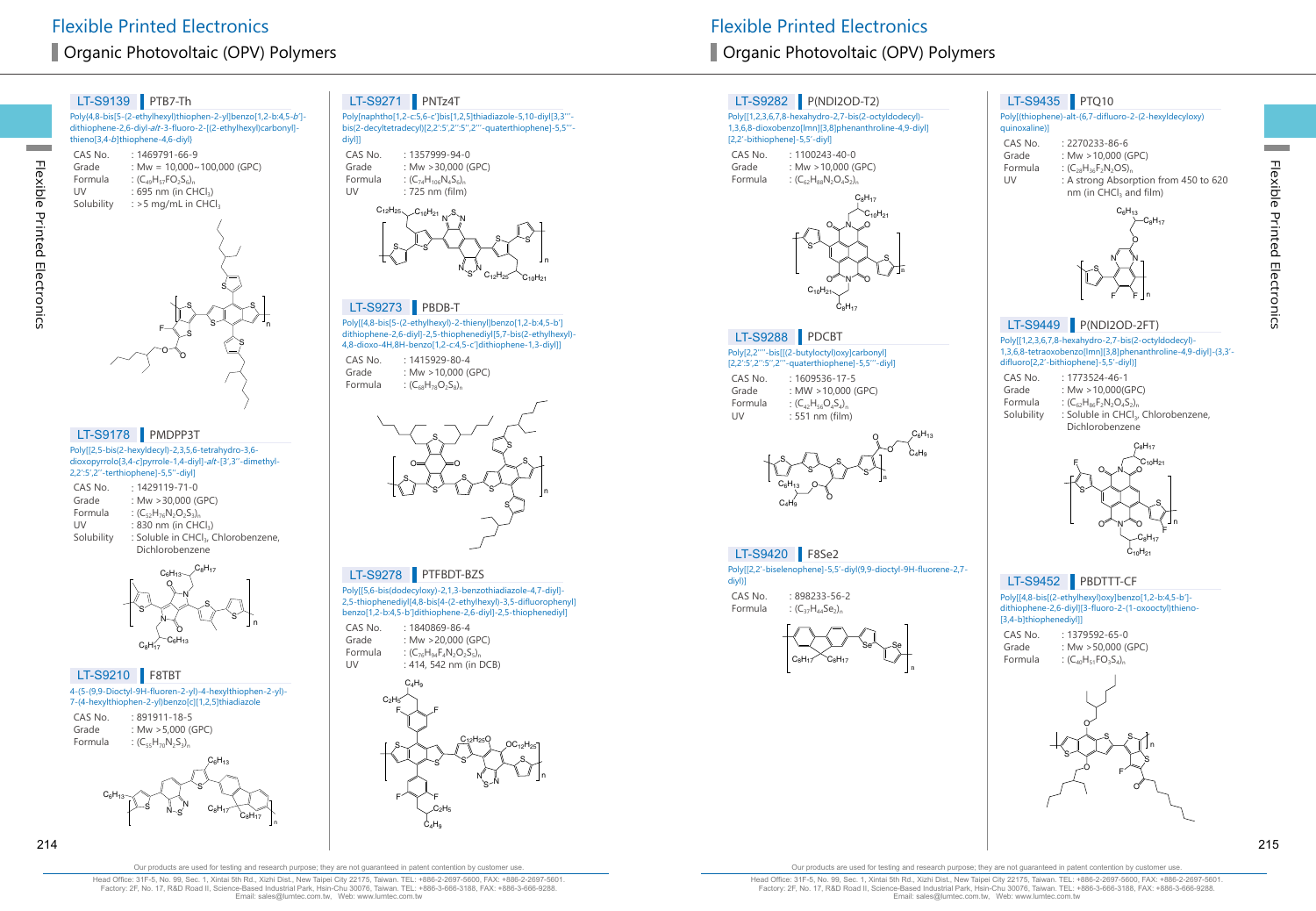#### Poly{[N,N'-bis(2-hexylldecyl)naphthalene-LT-S9454 PNDI(2HD)T

1,4,5,8-bis(dicarboximide)-2,6-diyl]-alt-2,5-thiophene}

CAS No. : 1675973-74-6<br>Grade : Mw > 10.000 ( Grade :  $Mw > 10,000$  (GPC)<br>Formula :  $(C_{\text{Fol}}H_{\text{B}}N_2O_2S)$ . Formula :  $(C_{50}H_{70}N_2O_4S)_{n}$ <br>Solubility : Soluble in CH( : Soluble in CHCl3, Chlorobenzene,



#### LT-S9455 **PNDI(2OD)T**

Flexible Printed Electronics

Electronics

Flexible Printed

**Contract** 

Poly[[1,2,3,6,7,8-hexahydro-2,7-bis(2-octyldodecyl)-1,3,6,8 tetraoxobenzo[lmn][3,8]phenanthroline-4,9-diyl]-2,5 thiophenediyl]

| CAS No.    | $: 1236111 - 76 - 4$                            |
|------------|-------------------------------------------------|
| Grade      | : Mw $>10,000$ (GPC)                            |
| Formula    | : $(C_{58}H_{86}N_2O_4S)$                       |
| Solubility | : Soluble in CHCl <sub>3</sub> , Chlorobenzene, |
|            | Dichlorobenzene                                 |

N 0<sub>w</sub>N\_o O N O  $C_{10}H_{21}$  $C_9H_{17}$  $C_{10}H_{21}$  $\mathrm{C_{8}H_{17}}$ S

n

#### LT-S9456 PBDT-T8-TPD

Poly[(5,6-dihydro-5-octyl-4,6-dioxo-4H-thieno[3,4-c] pyrrole-1,3-diyl)[4,8-bis[5-(2-ethylhexyl)-2-thienyl]  $benzo[1,2-b:4,5-b]$ dithiophene-2,6-diyl]]

CAS No. : 1426534-44-2<br>Grade : Mw =50.000-1 : Mw =50,000-150,000 (GPC) Formula :  $(C_{48}H_{57}NO_2S_5)$ <br>UV : 557, 614 nm ( : 557, 614 nm (film) S S S S S N n O O  $\mathsf{C_8H_{17}}$ 216 217

# LT-S9457 PBDB-T-F

Poly[[4,8-bis[5-(2-ethylhexyl)-4-fluoro-2-thienyl]benzo-[1,2 b:4,5-b']dithiophene-2,6-diyl]-2,5-thiophenediyl-[5,7-bis(2 ethylhexyl)-4,8-dioxo-4H,8H-benzo[1,2-c:4,5-c']-dithiophene-1,3-diyl]-2,5-thiophenediyl]

CAS No. : 1802013-83-7<br>Grade : MW = 10000~ : MW =  $10000 \sim 100000$  (GPC) Formula :  $(C_{68}H_{76}F_2O_2S_8)_{n}$ <br>UV : 614 nm (in CH  $: 614$  nm (in CHCl<sub>3</sub>)



#### LT-S9458 PBDB-T-2Cl

Poly[[4,8-bis[4-chloro-5-(2-ethylhexyl)-2-thienyl]benzo-[1,2 b:4,5-b']dithiophene-2,6-diyl]-2,5-thiophenediyl-[5,7-bis(2 ethylhexyl)-4,8-dioxo-4H,8H-benzo[1,2-c:4,5-c']-dithiophene-1,3-diyl]-2,5-thiophenediyl]

CAS No. : 2239295-71-5<br>Grade : Mw > 10.000 ( Grade :  $Mw > 10,000$  (GPC)<br>Formula :  $(C_{\text{eff}}H_{\text{G}}CL_0O_2S_0)$ :  $(C_{68}H_{76}Cl_2O_2S_8)$ <sub>n</sub>



# ■ Organic Photovoltaic (OPV) Polymers 
■ Organic Photovoltaic (OPV) Polymers

# LT-S9462 PBDD4T-2F

Poly[[5,7-bis(2-ethylhexyl)-4,8-dioxo-4H,8H-benzo[1,2 <sup>c</sup>:4,5-c']dithiophene-1,3-diyl][3,3'''-bis(2-ethylhexyl)-3'',4' difluoro[2,2':5',2'':5'',2'''-quaterthiophene]-5,5'''-diyl]]

CAS No. : 1890205-85-2<br>Grade : Mw > 10,000 ( Grade : Mw > 10,000 (GPC)<br>Formula :  $(C_{\rm co}H_{\rm 70}F_{\rm 20}S_{\rm 6})$ Formula :  $(C_{58}H_{72}F_2O_2S_6)$ <sub>n</sub><br>Solubility : Soluble in CHO : Soluble in CHCl<sub>3</sub>, Chlorobenzene,





# LT-S9463 J61

Poly[[5,6-difluoro-2-(2-hexyldecyl)-2H-benzotriazole-4,7-diyl]- 2,5-thiophenediyl[4,8-bis[5-(dodecylthio)-2-thienyl]benzo[1,2 b:4,5-b']dithiophene-2,6-diyl]-2,5-thiophenediyl]

CAS No. : 1887136-03-9 Grade : Mw = 50,000-150,000 (GPC)<br>Formula :  $(C_{72}H_{02}F_2N_2S_0)$ :  $(C_{72}H_{93}F_2N_3S_8)_n$ 



# LT-S9464 PDPP4T-2F

Poly[[2,5-bis(2-decyltetradecyl)-2,3,5,6 tetrahydro-3,6-dioxopyrrolo[3,4-c]pyrrole-1,4-diyl] (3'',4'-difluoro[2,2':5',2'':5'',2'''-quaterthiophene]-5,5'''-diyl)]

CAS No. : 1926166-46-2<br>Grade Mw = 20.000~ : Mw =  $20,000 \sim 200,000$  (GPC) Formula :  $(C_{70}H_{104}F_2N_2O_2S_4)_{n}$ 



# LT-S9465 PTZ1

Poly[thiazolo[5,4-d]thiazole-2,5-diyl[4-(2-ethylhexyl)- 2,5-thiophenediyl][4,8-bis[5-(2-butyloctyl)-2-thienyl] benzo[1,2-b:4,5-b']dithiophene-2,6-diyl][3-(2-ethylhexyl)-2,5 thiophenediyl]]



# LT-S9469 J52

Poly[[5,6-difluoro-2-(2-hexyldecyl)-2H-benzotriazole-4,7-diyl]- 2,5-thiophenediyl[4,8-bis[5-(2-ethylhexyl)-2-thienyl]benzo[1,2 b:4,5-b']dithiophene-2,6-diyl]-2,5-thiophenediyl]

- CAS No. : 1887136-01-7<br>Grade : Mw > 10.000 ( Grade :  $Mw > 10,000$  (GPC)<br>Formula :  $(C_{64}H_{77}F_2N_2S_6)$ Formula :  $(C_{64}H_{77}F_2N_3S_6)$ <sub>n</sub><br>Solubility : Soluble in CHO
	- : Soluble in CHCl<sub>3</sub>, Chlorobenzene, Dichlorobenzene



Our products are used for testing and research purpose; they are not guaranteed in patent contention by customer use

Head Office: 31F-5, No. 99, Sec. 1, Xintai 5th Rd., Xizhi Dist., New Taipei City 22175, Taiwan. TEL: +886-2-2697-5600, FAX: +886-2-2697-5601. Factory: 2F, No. 17, R&D Road II, Science-Based Industrial Park, Hsin-Chu 30076, Taiwan. TEL: +886-3-666-3188, FAX: +886-3-666-9288. Email: sales@lumtec.com.tw, Web: www.lumtec.com.tw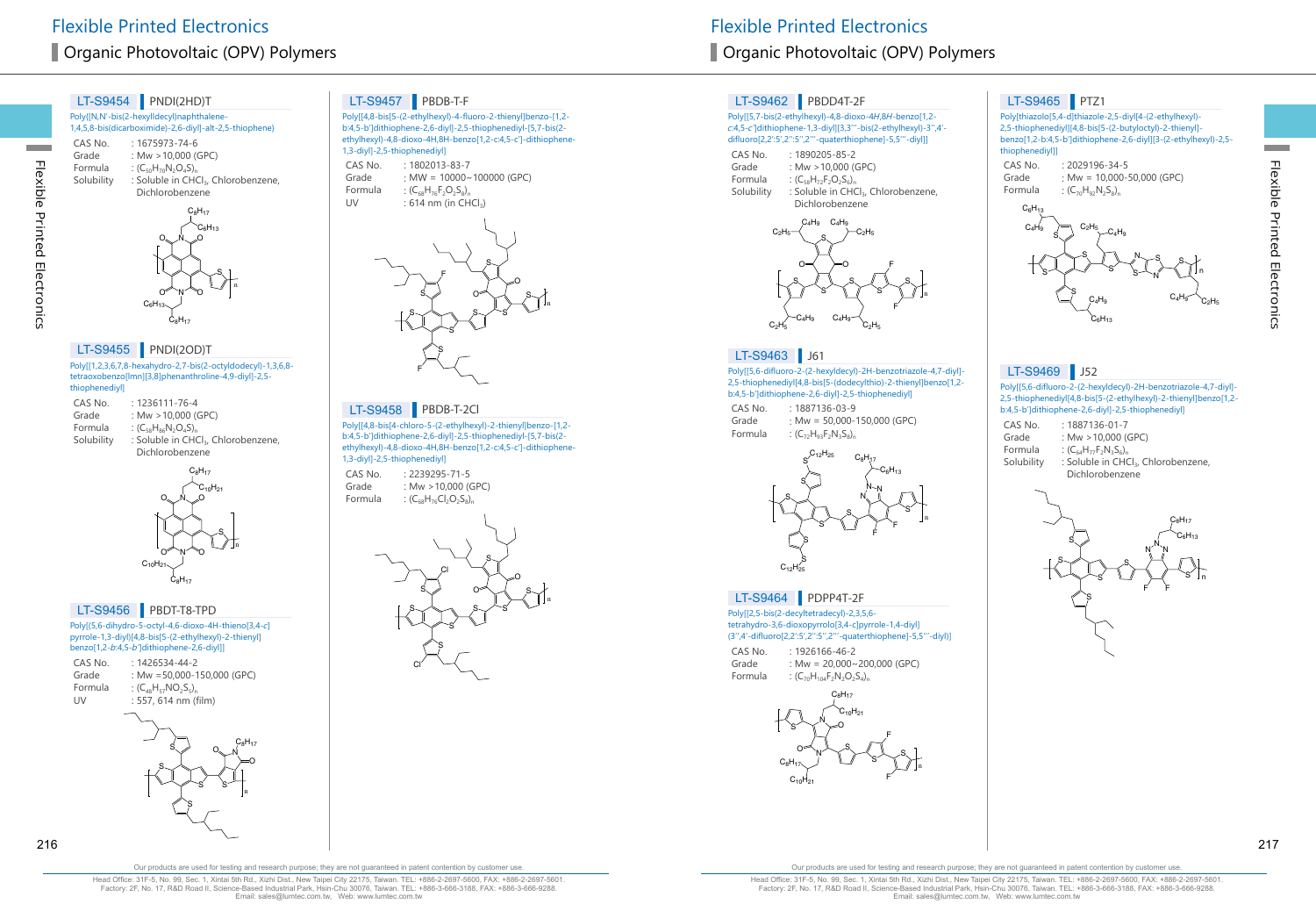# OTFT / OFET Polymers and the state of the state of the state of the state of the SOTFT / OFET Polymers

# LT-S979 F8T2

| Poly[(9,9-di-n-octylfluorenyl-2,7-diyl)-alt-2,2'-bithiophene-5,5'-<br>div() |                             |  |
|-----------------------------------------------------------------------------|-----------------------------|--|
| CAS No.                                                                     | $: 210347 - 56 - 1$         |  |
| Grade                                                                       | : Mw $>$ 20,000 (GPC)       |  |
| Formula                                                                     | : $(C_{37}H_{44}S_{2})_{n}$ |  |
| UV                                                                          | $:454$ nm (in THF)          |  |
| PL                                                                          | : 500 nm (in THF)           |  |

PL : 500 nm (in THF) Solubility : Soluble in CHCl<sub>3</sub>, Chlorobenzene, Dichlorobenzene S s <sub>In</sub>

Flexible Printed Electronics

Electronics

Flexible Printed

**Contract** 

| LT-S980 PQT-12     |                                                           |
|--------------------|-----------------------------------------------------------|
|                    | Poly[bis(3-dodecyl-2-thienyl)-2,2'-dithiophene-5,5'-diyl] |
| CACNI <sub>2</sub> | 0.02724200                                                |

CAS No. : 827343-06-6 Grade : Mw =  $10,000 \sim 40,000$  (GPC) Formula :  $(C_{40}H_{56}S_4)_{n}$ <br>UV : 473 nm (in UV : 473 nm (in Toluene)<br>Solubility :  $>5$  mg/mL in CHCl<sub>3</sub>  $:$  >5 mg/mL in CHCl<sub>3</sub>

> S S  $\hspace{-.15cm} \prec \hspace{-.15cm} \bot \hspace{-.15cm} \succ$   $\hspace{-.15cm} S$ S  $C_{12}H_{25}$  $C_{12}H_{25}$  n

# $LT-S981$  PBTTT-C<sub>12</sub>

| Poly[2,5-bis(3-dodecylthiophen-2-yl)thieno[3,2-b]thiophene] |                                    |  |
|-------------------------------------------------------------|------------------------------------|--|
| CAS No.                                                     | : 888491-18-7                      |  |
| Grade                                                       | : Mw = $10,000 \sim 100,000$ (GPC) |  |
| Formula                                                     | $C_{38}H_{54}S_{4}$                |  |
| UV                                                          | : $460$ nm (in THF)                |  |
| PL                                                          | $: 557$ nm (in THF)                |  |
| Solubility                                                  | : $>$ 5 mg/mL in CHCl,             |  |
|                                                             |                                    |  |



n

#### $LT-S982$  PBTTT-C<sub>14</sub>

#### Poly[2,5-bis(3-tetradecylthiophen-2-yl)thieno[3,2-b]thiophene]

CAS No. : 888491-19-8<br>Grade : Mw = 10.000 Grade : Mw = 10,000~100,000 (GPC)<br>Formula :  $(C_{20}H_{64}S_{4})$ Formula :  $(C_{38}H_{54}S_4)_{n}$ <br>UV : 466 nm (in UV : 466 nm (in THF)<br>PL : 557 nm (in THF) PL : 557 nm (in THF)<br>Solubility : >5 mg/mL in CH  $:$  >5 mg/mL in CHCl $:$ 



# $LT-S9060$  PBTTT-C<sub>16</sub>

### Poly[2,5-bis(3-hexadecylthiophen-2-yl)thieno[3,2-b]thiophene]

n

n

Grade : Mw =  $10,000 \sim 100,000$  (GPC) Formula :  $(C_{46}H_{70}S_4)_{n}$ <br>UV : 466 nm (in UV : 466 nm (in THF)<br>PL : 557 nm (in THF) : 557 nm (in THF) Solubility  $:$  >5 mg/mL in CHCl<sub>3</sub>



#### LT-S9091 | TQ1

#### Poly[2,3-bis-(3-octyloxyphenyl)quinoxaline-5,8 diyl- $alt$ -

| ulyi- <i>al</i> it-thiophichic-4,9-ulyij |                                                 |  |
|------------------------------------------|-------------------------------------------------|--|
| CAS No.                                  | $: 565228 - 37 - 7$                             |  |
| Grade                                    | : Mw $>$ 20,000 (GPC)                           |  |
| Formula                                  | : $(C_{40}H_{46}N_2O_2S)_{n}$                   |  |
| Solubility                               | : Soluble in CHCl <sub>3</sub> , Chlorobenzene, |  |
|                                          | Dichlorobenzene                                 |  |



Flexible Printed Electronics **Flexible Printed Electronics** 

# LT-S9117 PDQT

#### Poly{2,2'-[(2,5-bis(2-octyldodecyl)-3,6-dioxo-2,3,5,6 tetrahydropyrrolo[3,4-c]pyrrole-1,4-diyl)]dithiophene-5,5'-diylalt -2,2'-bithiophene-5,5'-diyl}

- CAS No. : 1267540-03-3<br>Grade : Mw >30,000 ( Grade :  $Mw > 30,000$  (GPC)<br>Formula :  $(C_{c}H_{0}N_{2}O_{2}S_{4})$ Formula :  $(C_{62}H_{90}N_2O_2S_4)_{n}$ <br>UV : 810 nm (in CH)
- UV :  $810 \text{ nm (in CHCl}_3)$ <br>Solubility : Soluble in CHCl, : Soluble in CHCl<sub>3</sub>, Chlorobenzene,





#### LT-S9118 PDBT-co-TT

Poly{2,2'-[(2,5-bis(2-octyldodecyl)-3,6-dioxo-2,3,5,6 tetrahydropyrrolo[3,4-c]pyrrole-1,4-diyl)]dithiophene-5,5'-diylalt -thieno[3,2-b]thiophen-2,5-diyl}

| CAS No.    | $: 1260685 - 65 - 1$                            |
|------------|-------------------------------------------------|
| Grade      | : Mw $>$ 30,000 (GPC)                           |
| Formula    | : $(C_{60}H_{88}N_2O_2S_4)$ <sub>n</sub>        |
| UV         | : 810 nm (in CHCl <sub>3</sub> )                |
| Solubility | : Soluble in CHCl <sub>3</sub> , Chlorobenzene, |
|            | Dichlorobenzene                                 |



#### LT-S9119 PDPPBTT

Poly{2,2'-(2,5-bis(2-octyldodecyl)-3,6-dioxo-2,3,5,6 tetrahydropyrrolo[3,4-c]pyrrole-1,4-diyl)dithieno[3,2-b] thiophene-5,5'-diyl-alt -thiophen-2,5-diyl}

| CAS No. | $: 1270977 - 98 - 4$          |
|---------|-------------------------------|
| Grade   | : Mw > 30,000 (GPC)           |
| Formula | : $(C_{62}H_{88}N_2O_2S_5)_n$ |
| UV      | : 812 nm (in $CHCl3$ )        |

UV : 812 nm (in CHCl<sub>3</sub>)<br>Solubility : Soluble in CHCl<sub>3</sub> : Soluble in CHCl<sub>3</sub>, Chlorobenzene, Dichlorobenzene



# LT-S9133 PDVT-10

#### Poly{3,6-dithiophen-2-yl-2,5-di(2-decyltetradecyl) pyrrolo[3,4-c]pyrrole-1,4-dione-alt-thienylenevinylene-2,5-yl}

CAS No. : 1442682-99-6<br>Grade : Mw > 30.000 (G Grade :  $Mw > 30,000$  (GPC)<br>Formula :  $(C_{22}H_{100}N_2O_3S_4)$ Formula :  $(C_{72}H_{108}N_2O_2S_4)$ <br>Solubility : Soluble in CHCl : Soluble in CHCl<sub>3</sub>, Chlorobenzene, Dichlorobenzene



# LT-S9155 PDVT-8

#### Poly{3,6-dithiophen-2-yl-2,5-di(2-octyldodecyl)pyrrolo[3,4-c] pyrrole-1,4-dione-alt-thienylenevinylene-2,5-yl}



# LT-S9178 PMDPP3T

#### Poly[[2,5-bis(2-hexyldecyl)-2,3,5,6-tetrahydro-3,6 dioxopyrrolo[3,4-c]pyrrole-1,4-diyl]-alt -[3',3''-dimethyl-2,2':5',2''-terthiophene]-5,5''-diyl]

- CAS No. : 1429119-71-0<br>Grade Mw > 30.000 ( Grade :  $Mw > 30,000$  (GPC)<br>Formula :  $(C_{52}H_{76}N_2O_2S_3)$ Formula :  $(C_{52}H_{76}N_2O_2S_3)_{n}$ <br>UV : 830 nm (in CH) UV :  $830 \text{ nm}$  (in CHCl<sub>3</sub>)<br>Solubility : Soluble in CHCl<sub>3</sub>
- : Soluble in CHCl3, Chlorobenzene, Dichlorobenzene



Flexible Printed Electronics

Flexible Printed Electronics

**Contract**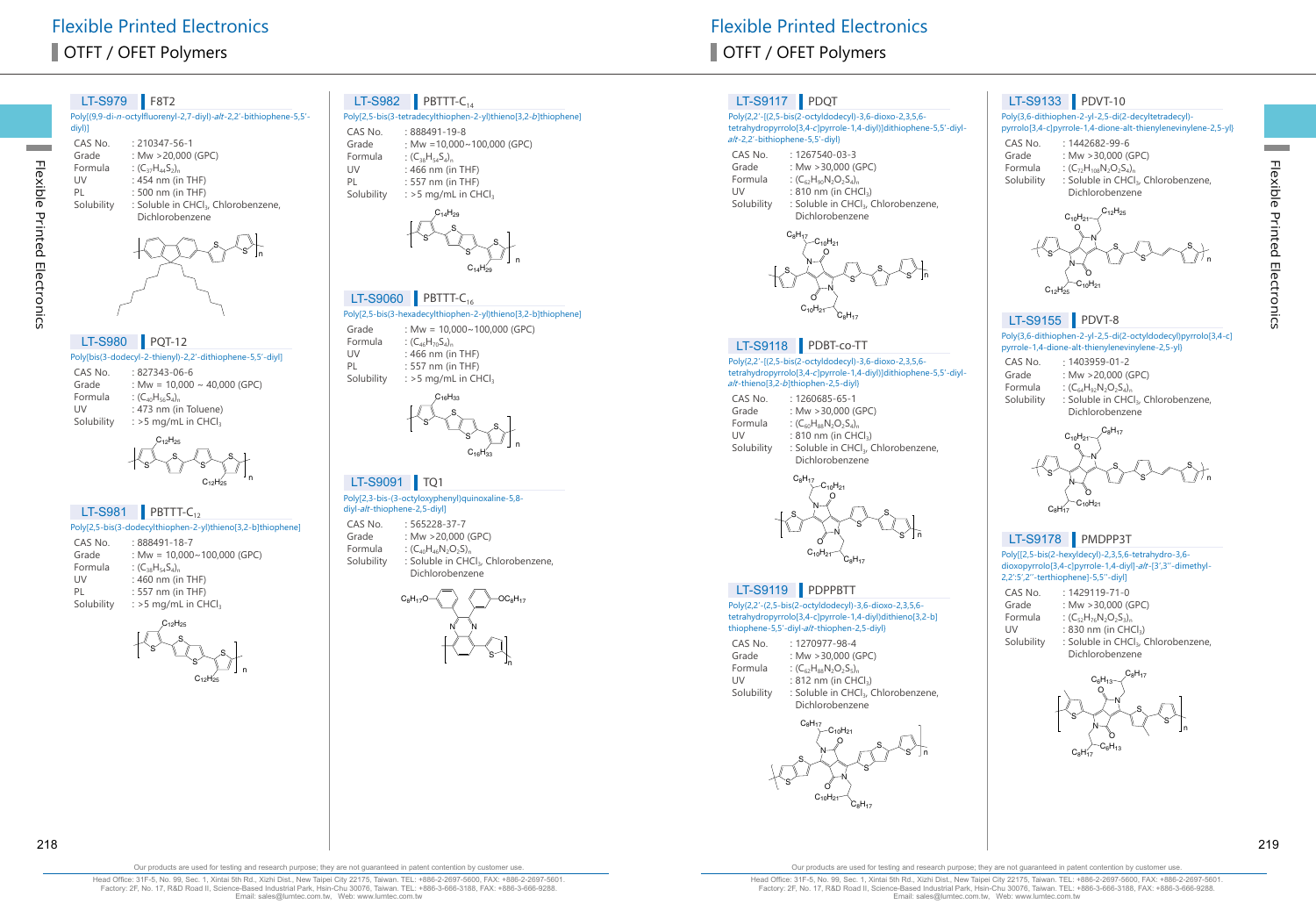# Hole Transport Layer (HTL) / Hole Injection Layer (HIL) Polymers Hole Transport Layer (HTL) / Hole Injection Layer (HIL) Polymers

n

# LT-N148 **TFB**

Flexible Printed Electronics

Electronics

Flexible Printed

Poly[(9,9-dioctylfluorenyl-2,7-diyl)-co-(4,4'-(N-(4-secbutylphenyl)diphenylamine)] CAS No. : 220797-16-0<br>Grade : Mw > 30.000

Grade :  $Mw > 30,000$  (GPC)<br>Formula :  $(C_{s}H_{s}N)$ Formula :  $(C_{51}H_{61}N)_n$ <br>UV : 389 nm (in UV : 389 nm (in CH<sub>2</sub>Cl<sub>2</sub>)<br>PL : 443 nm (in CH<sub>2</sub>Cl<sub>2</sub>) PL :  $443 \text{ nm (in } CH_2Cl_2)$ <br>Solubility : Soluble in CH<sub>2</sub>Cl<sub>2</sub>,T : Soluble in  $CH<sub>2</sub>Cl<sub>2</sub>$ , Toluene, CHCl<sub>3</sub>



#### LT-N149 Poly-TPD

Poly[N,N'-bis(4-butylphenyl)-N,N'-bis(phenyl)-benzidine]

CAS No. : 472960-35-3 Grade : Mw = 20,000~200,000 (GPC) Formula :  $(C_{22}H_{21}N)_n$ <br>UV : 371, 388 r UV : 371, 388 nm (in CH<sub>2</sub>Cl<sub>2</sub>)<br>PL : 424 nm (in CH<sub>2</sub>Cl<sub>2</sub>) PL : 424 nm (in  $CH_2Cl_2$ )<br>Solubility : Soluble in CHCl<sub>3</sub>, C : Soluble in CHCl<sub>3</sub>, Chlorobenzene

| n |  |
|---|--|
|   |  |

#### Poly[bis(4-phenyl)(2,4,6-trimethylphenyl)amine] LT-N168 PTAA

|            | $\frac{1}{2}$                                   |
|------------|-------------------------------------------------|
| CAS No.    | $.1333317 - 99 - 9$                             |
| Grade      | : Mw = $20,000 \sim 100,000$ (GPC)              |
| Formula    | : $(C_{21}H_{19}N)_{n}$                         |
| UV         | : 371, 388 nm (in $CH_2Cl_2$ )                  |
| PL         | : 424 nm (in $CH_2Cl_2$ )                       |
| Solubility | : Soluble in CHCl <sub>3</sub> , Chlorobenzene, |
|            | Dichlorobenzene                                 |



#### LT-N169

Poly[(9,9-dioctylfluorenyl-2,7-diyl)-co-(N,N'-diphenyl)-N,N'di(p-butylphenyl)-1,4-diaminobenzene)] end capped with dimethylphenyl : Mw  $>$  10,000 (GPC)

Formula :  $C_{16}H_{18}(C_{67}H_{78}N_2)$ <sub>n</sub><br>UV : 380 nm (in THF) UV : 380 nm (in THF)<br>PL : 494 nm (in THF) PL : 494 nm (in THF)<br>Solubility : Soluble in CHCl soluble in CHCl<sub>3</sub>, Chlorobenzene, Dichlorobenzene



Poly[(9,9-dioctylfluorenyl-2,7-diyl)-alt-co-(N,N' -bis{4 butylphenyl}-benzidine-N,N' -{1,4-diphenylene})] CAS No. : 223569-32-2<br>Grade Mw > 10.000

| Formula<br>: $(C_{73}H_{82}N_2)_{n}$<br>: 380 nm (in THF)<br>UV<br>: 435 nm (in THF)<br>PL<br>Solubility<br>: Soluble in CHCl <sub>3</sub> , Chlorobenzene,<br>Dichlorobenzene | Grade | : Mw > 10,000 (GPC) |
|--------------------------------------------------------------------------------------------------------------------------------------------------------------------------------|-------|---------------------|
|                                                                                                                                                                                |       |                     |
|                                                                                                                                                                                |       |                     |
|                                                                                                                                                                                |       |                     |
|                                                                                                                                                                                |       |                     |



# LT-N171 PFHB

#### Poly[(9,9-dihexylfluorenyl-2,7-diyl)-alt-(N,N'-bis-{pbutylphenyl}-1,4-diaminophenylene)]

| CAS No.    | $:870517 - 32 - 1$                              |
|------------|-------------------------------------------------|
| Grade      | : Mw $>10,000$ (GPC)                            |
| Formula    | : $(C_{51}H_{62}N_2)_n$                         |
| UV         | : 398 nm (in THF)                               |
| PL         | : 425 nm (in THF)                               |
| Solubility | : Soluble in CHCl <sub>3</sub> , Chlorobenzene, |
|            | Dichlorobenzene                                 |



#### LT-N172

LT-N170 BFB BEB BER POLYCLONESS POLYCLONESS POLYCLONESS POLYCLONESS POLYCLONESS POLYCLONESS POLYCLONESS POLYCLONESS POLYCLONESS POLYCLONESS POLYCLONESS POLYCLONESS POLYCLONESS POLYCLONESS POLYCLONESS POLYCLONESS POLYCLONES 1,1' -biphenylene-4,4' -diamine)]

| CAS No.    | $: 1115424 - 53 - 7$                            |
|------------|-------------------------------------------------|
| Grade      | : Mw $>10,000$ (GPC)                            |
| Formula    | : $(C_{61}H_{74}N_2)_n$                         |
| UV         | : 397 nm (in THF)                               |
| PI         | : 420 nm (in THF)                               |
| Solubility | : Soluble in CHCl <sub>3</sub> , Chlorobenzene, |
|            | Dichlorobenzene                                 |



#### LT-N174

| Poly[(9,9-dioctylfluorenyl-2,7-diyl)-co-(4,4'-(N-(p-butyl- |                    |  |
|------------------------------------------------------------|--------------------|--|
| phenyl))diphenylamine)]                                    |                    |  |
| CAS No                                                     | $.223569 - 31 - 1$ |  |

| Grade      | : Mw >30,000 (GPC)                              |
|------------|-------------------------------------------------|
| Formula    | : $(C_{51}H_{61}N)_{n}$                         |
| UV         | : 385 nm (in THF)                               |
| PL         | : 434 nm (in THF)                               |
| Solubility | : Soluble in CHCl <sub>3</sub> , Chlorobenzene, |
|            | Dichlorobenzene                                 |



# LT-N175

#### Poly(1-vinylnaphthalene)

| CAS No.    | $.29793 - 40 - 6$                                    |
|------------|------------------------------------------------------|
| Grade      | : Mw $>20.000$ (GPC)                                 |
| Formula    | : $(C_{12}H_{10})_n$                                 |
| Solubility | : Soluble in THF, CHCl <sub>3</sub> , Chlorobenzene, |
|            | Dichlorobenzene                                      |



# LT-N176

Poly(2-vinylnaphthalene)

CAS No. : 28406-56-6<br>Grade : Mw > 50.000 Grade : Mw > 50,000 (GPC)<br>Formula :  $(C_{12}H_{10})_n$ Formula :  $(C_{12}H_{10})_n$ <br>Solubility : Soluble : Soluble in THF, CHCl<sub>3</sub>, Chlorobenzene, Dichlorobenzene



# LT-N189 **iPrCN** / CNPr-TFB

Poly[(9,9-dioctylfluorenyl-2,7-diyl)-co-(4,4'-(N- (diphenylamine))-(2-cyanoisopropylphenyl))]

Grade : Mw = 10,000~100,000 (GPC) Formula :  $(C_{51}H_{58}N_2)$ 



Our products are used for testing and research purpose; they are not guaranteed in patent contention by customer use.

Head Office: 31F-5, No. 99, Sec. 1, Xintai 5th Rd., Xizhi Dist., New Taipei City 22175, Taiwan. TEL: +886-2-2697-5600, FAX: +886-2-2697-5601. Factory: 2F, No. 17, R&D Road II, Science-Based Industrial Park, Hsin-Chu 30076, Taiwan. TEL: +886-3-666-3188, FAX: +886-3-666-9288. Email: sales@lumtec.com.tw, Web: www.lumtec.com.tw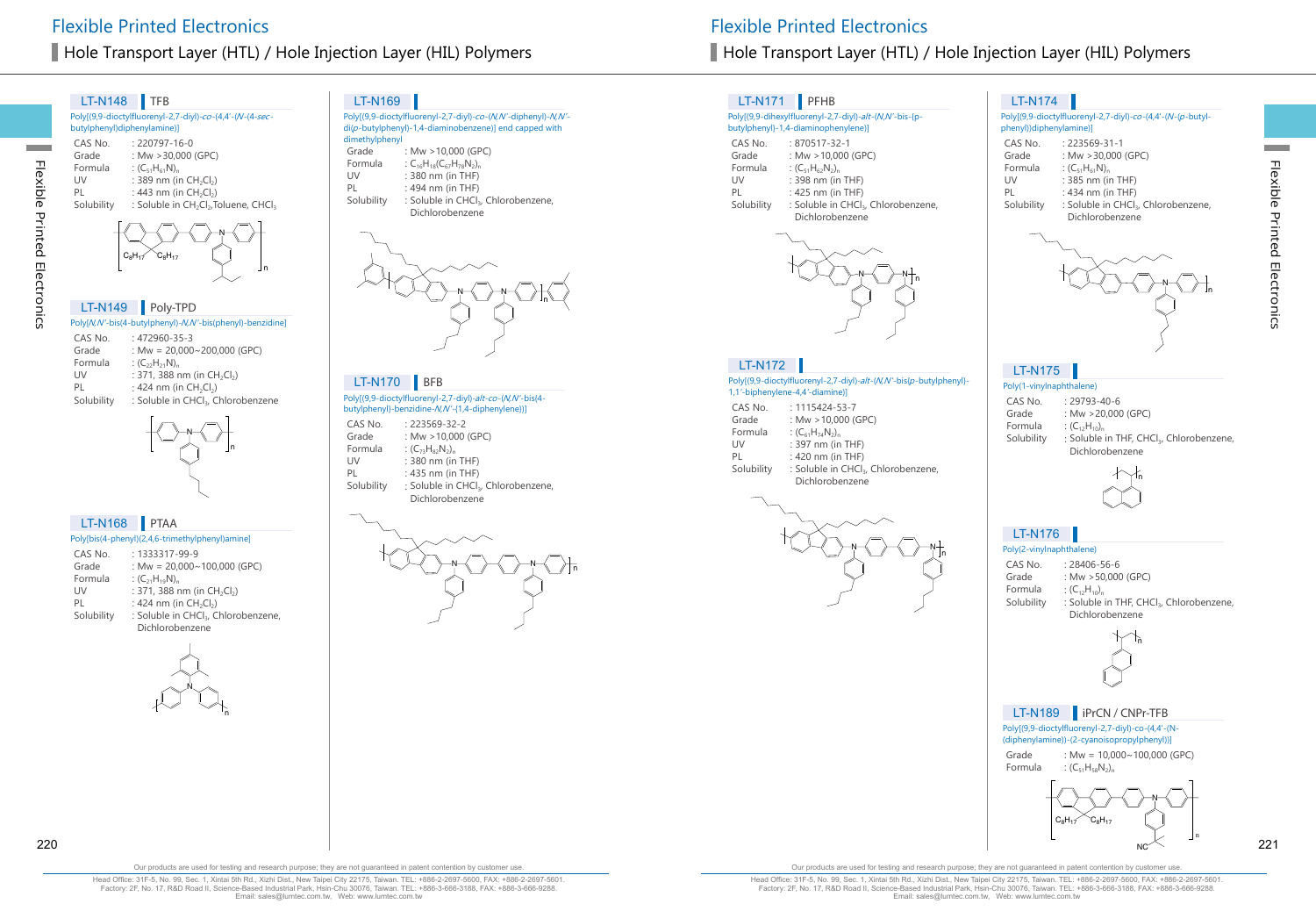#### LT-N4037 PCMO

#### Poly[3-(carbazol-9-ylmethyl)-3-methyloxetane]

| CAS No.    | $:69678-71-3$                                        |
|------------|------------------------------------------------------|
| Grade      | : Mw $>$ 30,000 (GPC)                                |
| Formula    | : $(C_{17}H_{17}NO)_{n}$                             |
| UV         | : 237, 263 nm (in $CH_2Cl_2$ )                       |
| Solubility | : Soluble in THF, CHCl <sub>3</sub> , Chlorobenzene, |
|            | Dichlorobenzene                                      |



# LT-N4077 PVK

#### Poly(9-vinylcarbazole) CAS No. : 25067-59-8<br>Grade : Mw > 20.000 Grade :  $Mw > 20,000$  (GPC)<br>Formula :  $(C_{14}H_{11}N)_{n}$ Formula :  $(C_{14}H_{11}N)_n$ <br>UV : 261, 294 r UV :  $261, 294$  nm (in  $CH_2Cl_2$ )<br>PL :  $380$  nm (in THF) PL : 380 nm (in THF)<br>Solubility : Soluble in THF, C : Soluble in THF, CHCl<sub>3</sub>, Chlorobenzene, Dichlorobenzene



#### LT-N4078 PVK

#### Poly(9-vinylcarbazole)

| CAS No.    | $: 25067 - 59 - 8$                                                      |
|------------|-------------------------------------------------------------------------|
| Grade      | : Mw $>100,000$ (GPC)                                                   |
| Formula    | : $(C_{14}H_{11}N)_{n}$                                                 |
| UV         | : 261, 294 nm (in $CH_2Cl_2$ )                                          |
| PL         | : 380 nm (in THF)                                                       |
| Solubility | : Soluble in THF, CHCl <sub>3</sub> , Chlorobenzene,<br>Dichlorobenzene |



an an I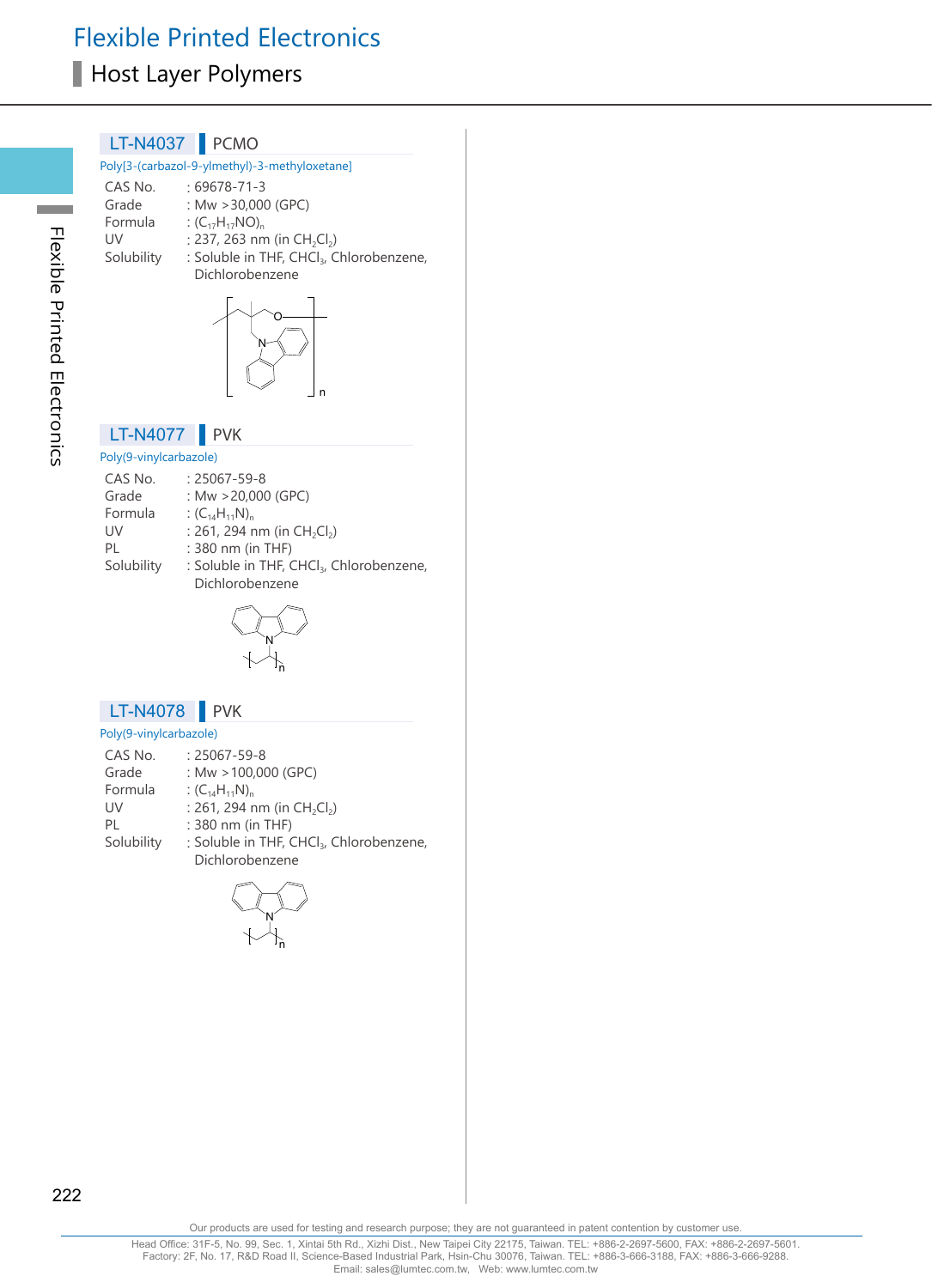#### Poly[2,5-bis(3',7'-dimethyloctyloxy)-1,4-phenylenevinylene]

| CAS No.    | $: 189012 - 99 - 5$     |
|------------|-------------------------|
| Grade      | : Mw > 100,000 (GPC)    |
| Formula    | : $(C_{28}H_{46}O_2)$   |
| UV         | : 480 nm (in Toluene)   |
| PI         | : 548 nm (in Toluene)   |
| Solubility | : Soluble in THE CHCL ( |

Solubility : Soluble in THF, CHCl<sub>3</sub>, Chlorobenzene, Dichlorobenzene



#### LT-A1003 BEHP-CO-MEH-PPV

#### Poly{[2-[2',5'-bis(2'-ethylhexyloxy)phenyl]-1,4 phenylenevinylene]-co-[2-methoxy-5-(2'-ethylhexyloxy)-1,4 phenylenevinylene]}, (m:n=60:40 mole ratio)

| Grade      | : Mw $>100,000$ (GPC)                                               |
|------------|---------------------------------------------------------------------|
| Formula    | : $(C_{17}H_{24}O_2)$ <sub>0</sub> $(C_{30}H_{42}O_2)$ <sub>m</sub> |
| UV         | : 325 nm (in $CH_2Cl_2$ )                                           |
| PL         | : 545 nm (in $CH_2Cl_2$ )                                           |
| Solubility | : Soluble in THF, CHCl <sub>3</sub> , Chlorobenzene,                |
|            | Dichlorobenzene                                                     |



# LT-A1004

#### Poly[2,5-bisoctyloxy)-1,4-phenylenevinylene]

| CAS No.<br>Grade | $: 133069 - 19 - 9$<br>: Mw $>3,000$ (GPC)                              |
|------------------|-------------------------------------------------------------------------|
|                  |                                                                         |
| Formula          | : $(C_{24}H_{38}O_2)_n$                                                 |
| UV               | : 477 nm (in $CH_2Cl_2$ )                                               |
| PI               | : 548 nm (in CH <sub>2</sub> Cl <sub>2</sub> )                          |
| Solubility       | : Soluble in THF, CHCl <sub>3</sub> , Chlorobenzene,<br>Dichlorobenzene |



#### LT-A1005 BTEM-PPV

#### Poly(2,5-bis(1,4,7,10-tetraoxaundecyl)-1,4-phenylenevinylene)

| CAS No.    | $: 221244 - 49 - 1$       |                                                 |  |
|------------|---------------------------|-------------------------------------------------|--|
| Grade      | : Mw $>$ 10,000 (GPC)     |                                                 |  |
| Formula    | : $(C_{21}H_{32}O_8)_{n}$ |                                                 |  |
| UV         | $: 491$ nm (in THF)       |                                                 |  |
| PL         | $: 549$ nm (in THF)       |                                                 |  |
| Solubility |                           | : Soluble in CHCl <sub>3</sub> , Chlorobenzene, |  |
|            | Dichlorobenzene           |                                                 |  |



#### LT-A1006 POPPV

#### Poly(2,5-dioctyl-1,4-phenylenevinylene)

| CAS No.<br>Grade | $:808735 - 22 - 0$<br>: Mw $>3,000$ (GPC)       |
|------------------|-------------------------------------------------|
| Formula          | : $(C_{24}H_{38})_n$                            |
| UV               | : 403 nm (in $CH_2Cl_2$ )                       |
| PL               | : 491 nm (in $CH_2Cl_2$ )                       |
| Solubility       | : Soluble in CHCl <sub>3</sub> , Chlorobenzene, |
|                  | Dichlorobenzene                                 |
|                  |                                                 |



# LT-A1007

#### Poly(9,9-di-(2-ethylhexyl)-9H-fluorene-2,7-vinylene)

| CAS No.    | $: 1019638 - 19 - 7$                            |
|------------|-------------------------------------------------|
| Grade      | : Mw $>20,000$ (GPC)                            |
| Formula    | : $(C_{31}H_{42})_n$                            |
| UV         | : 280 nm (in $CH_2Cl_2$ )                       |
| PI         | : 454 nm (in $CH_2Cl_2$ )                       |
| Solubility | : Soluble in CHCl <sub>3</sub> , Chlorobenzene, |
|            | Dichlorobenzene                                 |



**Contract**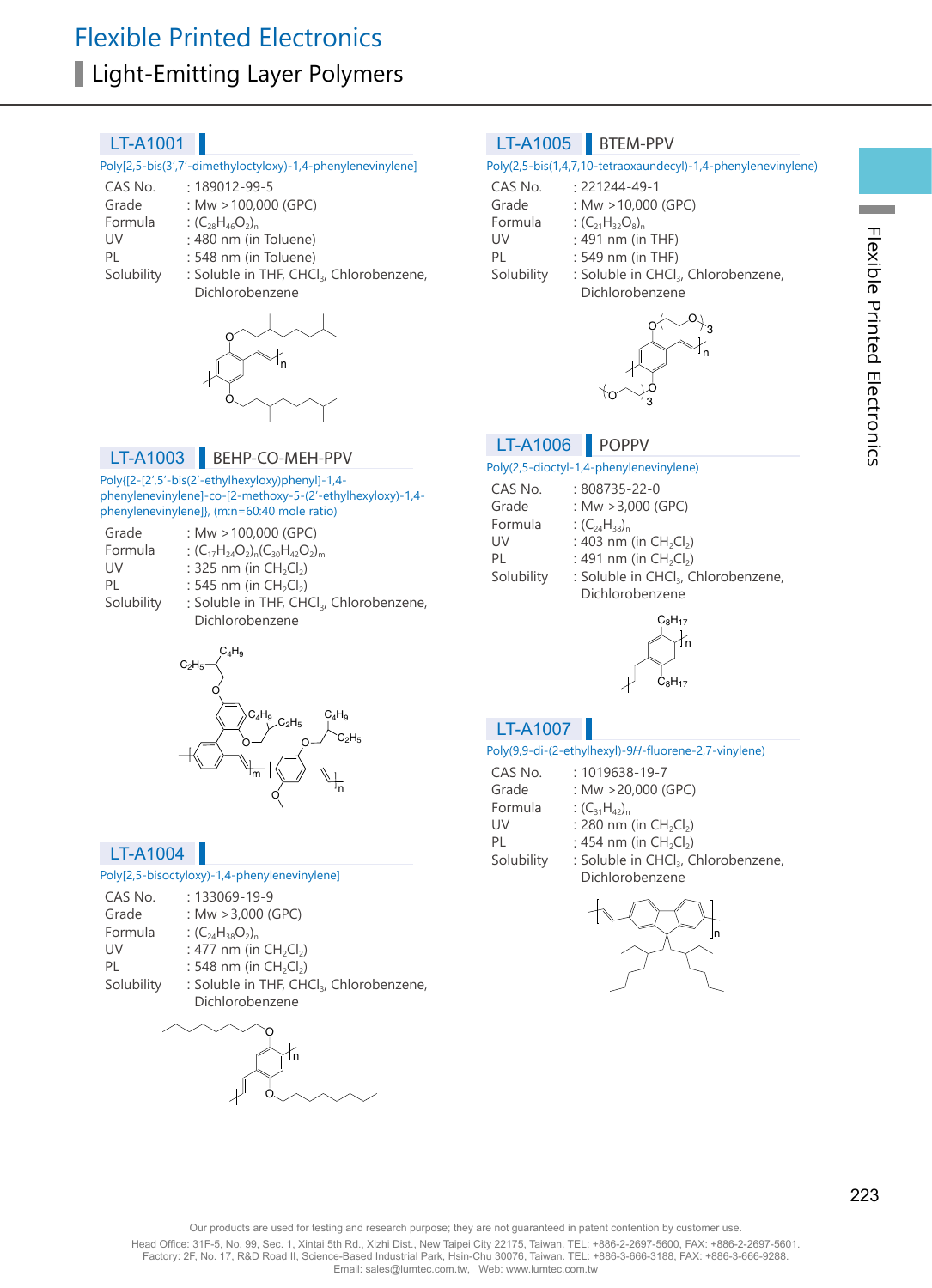Flexible Printed Electronics

Flexible Printed Electronics

Poly[(9,9-di(2-ethylhexyl)-9H-fluorene-2,7-vinylene)-co- (2-methoxy-5-(2-ethylhexyloxy)-1,4-phenylenevinylene)] (m:n=95:5 mole ratio)

| Grade      | : Mw >20,000 (GPC)                              |
|------------|-------------------------------------------------|
| Formula    | : $(C_{31}H_{42})_{m}(C_{17}H_{24}O_{2})_{n}$   |
| UV         | : 280 nm (in $CH_2Cl_2$ )                       |
| PL         | : 510 nm (in $CH_2Cl_2$ )                       |
| Solubility | : Soluble in CHCl <sub>3</sub> , Chlorobenzene, |
|            | Dichlorobenzene                                 |
|            |                                                 |



### LT-A1009 Poly(FV-CO-MEHPV)

Poly((9,9-dihexyl-9H-fluorene-2,7-vinylene)-co-(1-methoxy-4-(2-ethylhexyloxy)-2,5-phenylenevinylene)),(m:n=95:5 mole ratio)

| Grade      | : Mw $>$ 20,000 (GPC)                           |
|------------|-------------------------------------------------|
| Formula    | : $(C_{27}H_{34})m(C_{17}H_{24}O_2)$            |
| UV         | : 280 nm (in $CH_2Cl_2$ )                       |
| PI         | : 500 nm (in $CH_2Cl_2$ )                       |
| Solubility | : Soluble in CHCl <sub>3</sub> , Chlorobenzene, |
|            | Dichlorobenzene                                 |



#### Poly(9,9-di-n-hexylfluorenyl-2,7-vinylene) LT-A1010

| roly(3,3-di-//-liexyllidolellyi-2,7-villyielle) |                                                                    |  |
|-------------------------------------------------|--------------------------------------------------------------------|--|
| CAS No.                                         | $: 203927 - 82 - 6$                                                |  |
| Grade                                           | : Mw $>$ 20,000 (GPC)                                              |  |
| Formula                                         | : $(C_{27}H_{34})_n$                                               |  |
| UV                                              | : 373 nm (in $CH_2Cl_2$ )                                          |  |
| PL                                              | : 454 nm (in $CH_2Cl_2$ )                                          |  |
| Solubility                                      | : Soluble in CHCl <sub>3</sub> , Chlorobenzene,<br>Dichlorobenzene |  |
|                                                 |                                                                    |  |

n

# LT-A1011

|             | Poly[(9,9-dioctyl-2,7-divinylenefluorenylene)-alt-(9,10- |  |
|-------------|----------------------------------------------------------|--|
| anthracene) |                                                          |  |
|             |                                                          |  |

CAS No. : 474975-19-4<br>Grade : Mw > 20.000 Grade :  $Mw > 20,000$  (GPC)<br>Formula :  $(C_{47}H_{52})$ Formula :  $(C_{47}H_{52})_n$ <br>UV : 445 nm UV : 445 nm (in THF)<br>PL : 556 nm (in THF) PL : 556 nm (in THF)<br>Solubility : Soluble in CHCl : Soluble in CHCl<sub>3</sub>, Chlorobenzene, Dichlorobenzene



#### LT-A1012

Poly[(9,9-dioctyl-2,7-divinylenefluorenylene)-alt-(4,4' biphenylene)]

| CAS No.    | $: 474975 - 20 - 7$                             |
|------------|-------------------------------------------------|
| Grade      | : Mw >20,000 (GPC)                              |
| Formula    | : $(C_{45}H_{52})_n$                            |
| UV         | : 430 nm (in THF)                               |
| PI         | : 448 nm (in THF)                               |
| Solubility | : Soluble in CHCl <sub>3</sub> , Chlorobenzene, |
|            | Dichlorobenzene                                 |



# LT-A1013 PEPV

Poly[(9,9-dioctyl-2,7-divinylenefluorenylene)-alt-{2-methoxy-5- (2-ethylhexyloxy)-1,4-phenylene}]

| CAS No.    | : 475101-36-1                                   |
|------------|-------------------------------------------------|
| Grade      | : Mw $>$ 20,000 (GPC)                           |
| Formula    | : $(C_{48}H_{66}O_2)_n$                         |
| UV         | : $480$ nm (in THF)                             |
| PI         | : 539 nm (in THF)                               |
| Solubility | : Soluble in CHCl <sub>3</sub> , Chlorobenzene, |
|            | Dichlorobenzene                                 |



# Light-Emitting Layer Polymers Light-Emitting Layer Polymers

# LT-A1014

### Poly[(9,9-dioctylfluorenyl-2,7-diyl)-co-(1,4-

#### diphenylenevinylene-2-methoxy-5-{2-ethylhexyloxy}-benzene)]

- CAS No. : 577705-37-4<br>Grade : Mw > 30.000 Grade :  $Mw > 30,000$  (GPC)<br>Formula :  $(C_{\text{co}}H_{\text{Z}}O_{\text{c}})$ Formula :  $(C_{60}H_{74}O_2)_{n}$ <br>UV : 426 nm (in
- UV : 426 nm (in THF)<br>PL : 466 nm (in THF)
- PL : 466 nm (in THF)<br>Solubility : Soluble in CHCl
	- : Soluble in CHCl<sub>3</sub>, Chlorobenzene, Dichlorobenzene



# LT-A1015

Poly[(9,9-dioctyl-2,7-divinylenefluorenylene)-alt-(1,4 phenylene)]

| CAS No.    | $: 579505 - 60 - 5$                             |
|------------|-------------------------------------------------|
| Grade      | : Mw $>$ 30,000 (GPC)                           |
| Formula    | $(C_{39}H_{48})_n$                              |
| UV         | : 456 nm (in THF)                               |
| PL         | : 495 nm (in THF)                               |
| Solubility | : Soluble in CHCl <sub>3</sub> , Chlorobenzene, |
|            | Dichlorobenzene                                 |
|            |                                                 |



# LT-A1016 PFD

|            | Poly(9,9-di-n-dodecylfluorenyl-2,7-diyl)                           |
|------------|--------------------------------------------------------------------|
| CAS No.    | $: 248256 - 53 - 3$                                                |
| Grade      | : Mw $>50,000$ (GPC)                                               |
| Formula    | : $(C_{37}H_{56})_n$                                               |
| UV         | : 369 nm (in $CH_2Cl_2$ )                                          |
| PL         | : 421 nm (in $CH_2Cl_2$ )                                          |
| Solubility | : Soluble in CHCl <sub>3</sub> , Chlorobenzene,<br>Dichlorobenzene |

# n  $C_{12}H_{25}$   $C_{12}H_{25}$

# LT-A1017 PFH-A-DMP

Poly[(9,9-dihexylfluoren-2,7-diyl)-co-(anthracen-9,10-diyl)] end capped with dimethylphenyl

| Grade      | : Mw $>10.000$ (GPC)                            |
|------------|-------------------------------------------------|
| Formula    | $C_{16}H_{18}(C_{39}H_{40})$                    |
| UV         | : 375 nm (in $CH_2Cl_2$ )                       |
| PL         | : 440 nm (in $CH_2Cl_2$ )                       |
| Solubility | : Soluble in CHCl <sub>3</sub> , Chlorobenzene, |
|            | Dichlorobenzene                                 |



# LT-A1018 PF-DMB

Poly[(9,9-dihexylfluoren-2,7-diyl)-alt-(2,5-dimethyl-1,4 phenylene)] end capped with dimethylphenyl

| CAS No.    | $: 579505 - 48 - 9$                                                |
|------------|--------------------------------------------------------------------|
| Grade      | : Mw >20,000 (GPC)                                                 |
| Formula    | : $C_{16}H_{18}(C_{33}H_{40})_n$                                   |
| UV         | : 330 nm (in $CH_2Cl_2$ )                                          |
| PL         | : 378 nm (in $CH_2Cl_2$ )                                          |
| Solubility | : Soluble in CHCl <sub>3</sub> , Chlorobenzene,<br>Dichlorobenzene |
|            |                                                                    |



# LT-A1019 PFH-EC

Poly[(9,9-dihexylfluoren-2,7-diyl)-co-(9-ethylcarbazol-2,7-diyl)] end capped with dimethylphenyl

| Grade      | : Mw >20,000 (GPC)                              |
|------------|-------------------------------------------------|
| Formula    | : $C_{16}H_{18}(C_{39}H_{43}N)$                 |
| UV         | : 374 nm (in $CH_2Cl_2$ )                       |
| PI         | : 417 nm (in $CH_2Cl_2$ )                       |
| Solubility | : Soluble in CHCl <sub>3</sub> , Chlorobenzene, |
|            | Dichlorobenzene                                 |



224 225

Head Office: 31F-5, No. 99, Sec. 1, Xintai 5th Rd., Xizhi Dist., New Taipei City 22175, Taiwan. TEL: +886-2-2697-5600, FAX: +886-2-2697-5601. Factory: 2F, No. 17, R&D Road II, Science-Based Industrial Park, Hsin-Chu 30076, Taiwan. TEL: +886-3-666-3188, FAX: +886-3-666-9288. Email: sales@lumtec.com.tw, Web: www.lumtec.com.tw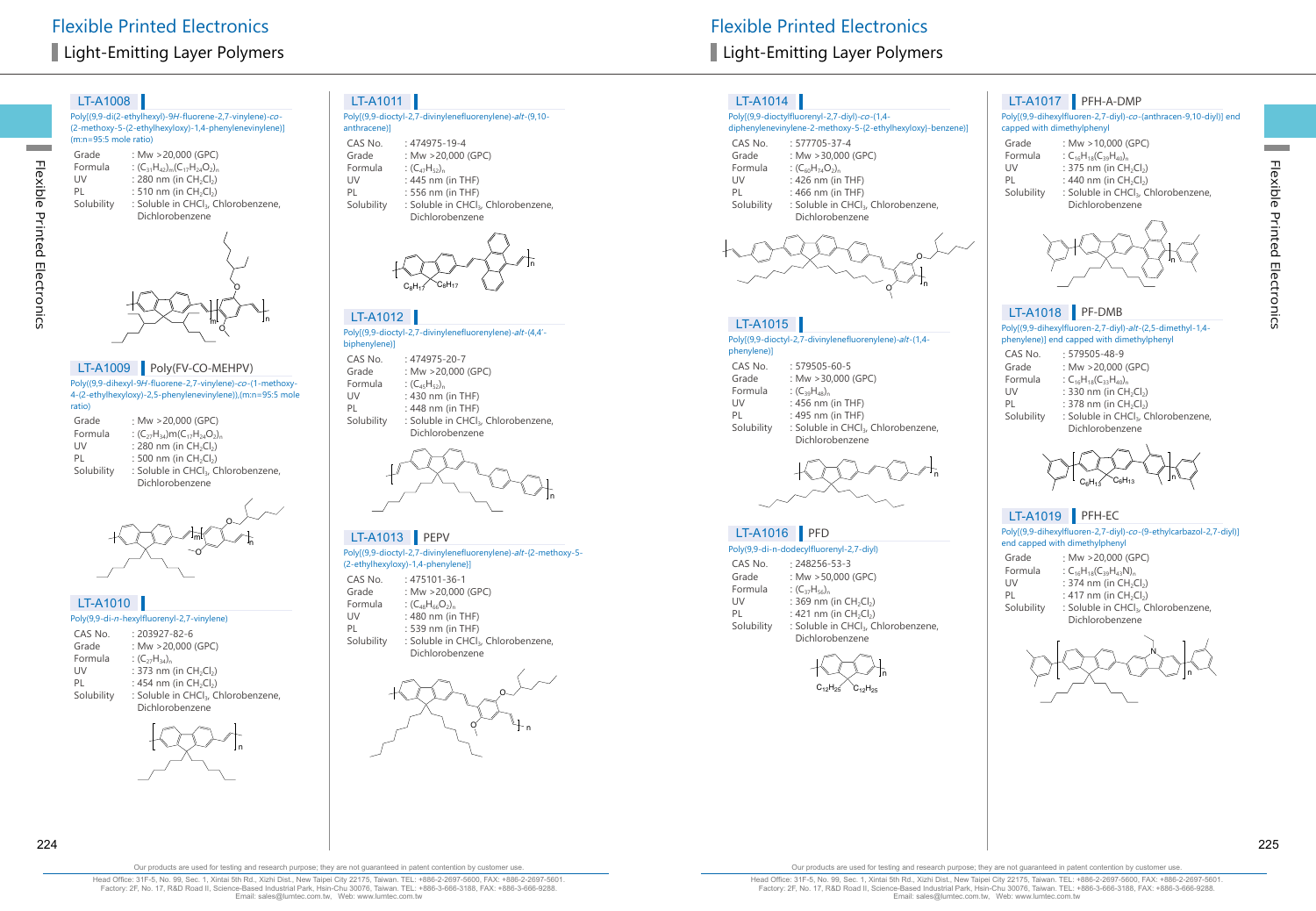# Flexible Printed Electronics **Flexible Printed Electronics** Light-Emitting Layer Polymers **Light-Emitting Layer Polymers** Light-Emitting Layer Polymers

#### LT-A1020

|            | Poly(9,9-n-dihexyl-2,7-fluorene-alt-9-phenyl-3,6-carbazole) |
|------------|-------------------------------------------------------------|
| CAS No.    | $:856893 - 75 - 9$                                          |
| Grade      | : Mw $>$ 30,000 (GPC)                                       |
| Formula    | : $(C_{43}H_{43}N)_{n}$                                     |
| UV         | : 333 nm (in $CH_2Cl_2$ )                                   |
| PL         | : 398 nm (in CH <sub>2</sub> Cl <sub>2</sub> )              |
| Solubility | : Soluble in CHCl <sub>3</sub> , Chlorobenzene,             |
|            | Dichlorobenzene                                             |
|            |                                                             |

# N n

#### Poly[{9,9-dioctylfluorenyl-2,7-diyl}-co-{1,4-(2,5-dimethoxy) benzene}] end capped with dimethylphenyl LT-A1021

| Grade      | : Mw >20,000 (GPC)                              |
|------------|-------------------------------------------------|
| Formula    | : $C_{16}H_{18}(C_{37}H_{48}O_2)$               |
| UV         | $: 369$ nm (in THF)                             |
| PL         | $: 410$ nm (in THF)                             |
| Solubility | : Soluble in CHCl <sub>3</sub> , Chlorobenzene, |
|            | Dichlorobenzene                                 |
|            |                                                 |



# LT-A1023 PFO-BPy

| CAS No.    | $.1423043 - 97 - 3$                             |
|------------|-------------------------------------------------|
| Grade      | : Mw $>10,000$ (GPC)                            |
| Formula    | $(C_{39}H_{46}N_2)_n$                           |
| UV         | : 360 nm (in THF)                               |
| PL         | : 410 nm (in THF)                               |
| Solubility | : Soluble in CHCl <sub>3</sub> , Chlorobenzene, |
|            | Dichlorobenzene                                 |

# $N \sim N$  'n

#### $IT-A1024$

| terpyridine})] | Poly[(9,9-dioctylfluorenyl-2,7-diyl)-alt-(6,6'-{2,2':6',2"- |
|----------------|-------------------------------------------------------------|
| CAS No.        | $.934690 - 41 - 2$                                          |
| Grade          | : Mw $>$ 10,000 (GPC)                                       |
| Formula        | : $(C_{44}H_{49}N_3)_n$                                     |
| UV             | : 347 nm (in THF)                                           |
| PI             | : 368 nm (in THF)                                           |
| Solubility     | : Soluble in CHCl <sub>3</sub> , Chlorobenzene,             |
|                | Dichlorobenzene                                             |
|                |                                                             |



#### LT-A1025

Poly[(9,9-dioctyl-2,7-fluorenylene)-co-(3,8-phenanthroline)] end capped with dimethylphenyl

- Grade : Mw >30,000 (GPC) Formula :  $C_{16}H_{18}(C_{41}H_{46}N_{2})_n$ <br>UV : 388 nm (in THF)
- UV : 388 nm (in THF)<br>PL : 410 nm (in THF)  $: 410$  nm (in THF)
- Solubility : Soluble in CHCl<sub>3</sub>, Chlorobenzene, Dichlorobenzene



# LT-A1026

|                       | Poly[9,9-dioctylfluorenyl-2,7-diyl] end capped with N,N-bis(4- |
|-----------------------|----------------------------------------------------------------|
| methylphenyl) aniline |                                                                |
| Grade                 | : Mw $>$ 20,000 (GPC)                                          |

- Formula :  $C_{40}H_{36}N_2(C_{29}H_{40})_n$ <br>UV : 393 nm (in THF)
- UV : 393 nm (in THF)<br>PL : 412 nm (in THF)
- PL : 412 nm (in THF)<br>Solubility : Soluble in CHCl : Soluble in CHCl<sub>3</sub>, Chlorobenzene,
- Dichlorobenzene



# LT-A1027

#### Poly[9,9-dioctylfluorenyl-2,7-diyl] end capped with 2,5-diphenyl-1,2,4-oxadiazole

- Grade :  $Mw > 20,000$  (GPC)<br>Formula :  $C_{20}H_{10}N_1Q_2(C_{20}H_{42})$ Formula :  $C_{28}H_{18}N_4O_2(C_{29}H_{42})_n$ <br>UV : 393 nm (in THF)
- UV : 393 nm (in THF)<br>PL : 412 nm (in THF)
- PL : 412 nm (in THF)<br>Solubility : Soluble in CHCl : Soluble in CHCl<sub>3</sub>, Chlorobenzene,





#### LT-A1028

#### Poly[9,9-di-(2-ethylhexyl)-fluorenyl-2,7-diyl] end capped with 2,5-diphenyl-1,2,4-oxadiazole

| Grade      | : Mw $>10,000$ (GPC)                            |
|------------|-------------------------------------------------|
| Formula    | : $C_{28}H_{18}N_4O_2(C_{29}H_{40})_n$          |
| UV         | : 393 nm (in THF)                               |
| PL         | : 412 nm (in THF)                               |
| Solubility | : Soluble in CHCl <sub>3</sub> , Chlorobenzene, |
|            | Dichlorobenzene                                 |



# LT-A1029

Poly[9,9-dihexylfluorenyl-2,7-diyl] end capped with dimethylphenyl CAS No. : 1010129-39-1

| Grade      | : Mw = $50,000 \sim 150,000$ (GPC)              |
|------------|-------------------------------------------------|
| Formula    | : $C_{16}H_{18}(C_{25}H_{32})$                  |
| UV         | $: 393$ nm (in THF)                             |
| PI         | : 412 nm (in THF)                               |
| Solubility | : Soluble in CHCl <sub>3</sub> , Chlorobenzene, |
|            | Dichlorobenzene                                 |



# LT-A1030

Poly[9,9-di-(2-ethylhexyl)-fluorenyl-2,7-diyl] end capped with dimethylphenyl

| Grade      | : Mw >20,000 (GPC)                              |
|------------|-------------------------------------------------|
| Formula    | : $C_{16}H_{18}(C_{29}H_{40})$                  |
| UV         | : 393 nm (in THF)                               |
| PI         | $: 412$ nm (in THF)                             |
| Solubility | : Soluble in CHCl <sub>3</sub> , Chlorobenzene, |
|            | Dichlorobenzene                                 |



Flexible Printed Electronics

Flexible Printed Electronics

### LT-A1031

#### Poly[9,9-di(2-ethylhexyl)-fluorenyl-2,7-diyl] end capped with N,N-bis(4-methylphenyl)aniline

| Grade      | : Mw $>10,000$ (GPC)                            |
|------------|-------------------------------------------------|
| Formula    | : $C_{40}H_{36}N_2(C_{29}H_{40})_n$             |
| UV         | : 393 nm (in THF)                               |
| PL         | : 412 nm (in THF)                               |
| Solubility | : Soluble in CHCl <sub>3</sub> , Chlorobenzene, |
|            | Dichlorobenzene                                 |



# LT-A1032 PFH-A

Poly[(9,9-dihexylfluorenyl-2,7-diyl)-co-(9,10-anthracene)]

- CAS No. : 474975-22-9<br>Grade : Mw > 10,000 (
- :  $Mw > 10,000$  (GPC)
- Formula :  $(C_{39}H_{40})_n$ <br>UV : 375 nm
- UV : 375 nm (in THF)<br>PL : 440 nm (in THF)
- PL : 440 nm (in THF)<br>Solubility : Soluble in CHCl
	- : Soluble in CHCl<sub>3</sub>, Chlorobenzene, Dichlorobenzene



Our products are used for testing and research purpose; they are not guaranteed in patent contention by customer use.

Head Office: 31F-5, No. 99, Sec. 1, Xintai 5th Rd., Xizhi Dist., New Taipei City 22175, Taiwan. TEL: +886-2-2697-5600, FAX: +886-2-2697-5601. Factory: 2F, No. 17, R&D Road II, Science-Based Industrial Park, Hsin-Chu 30076, Taiwan. TEL: +886-3-666-3188, FAX: +886-3-666-9288. Email: sales@lumtec.com.tw, Web: www.lumtec.com.tw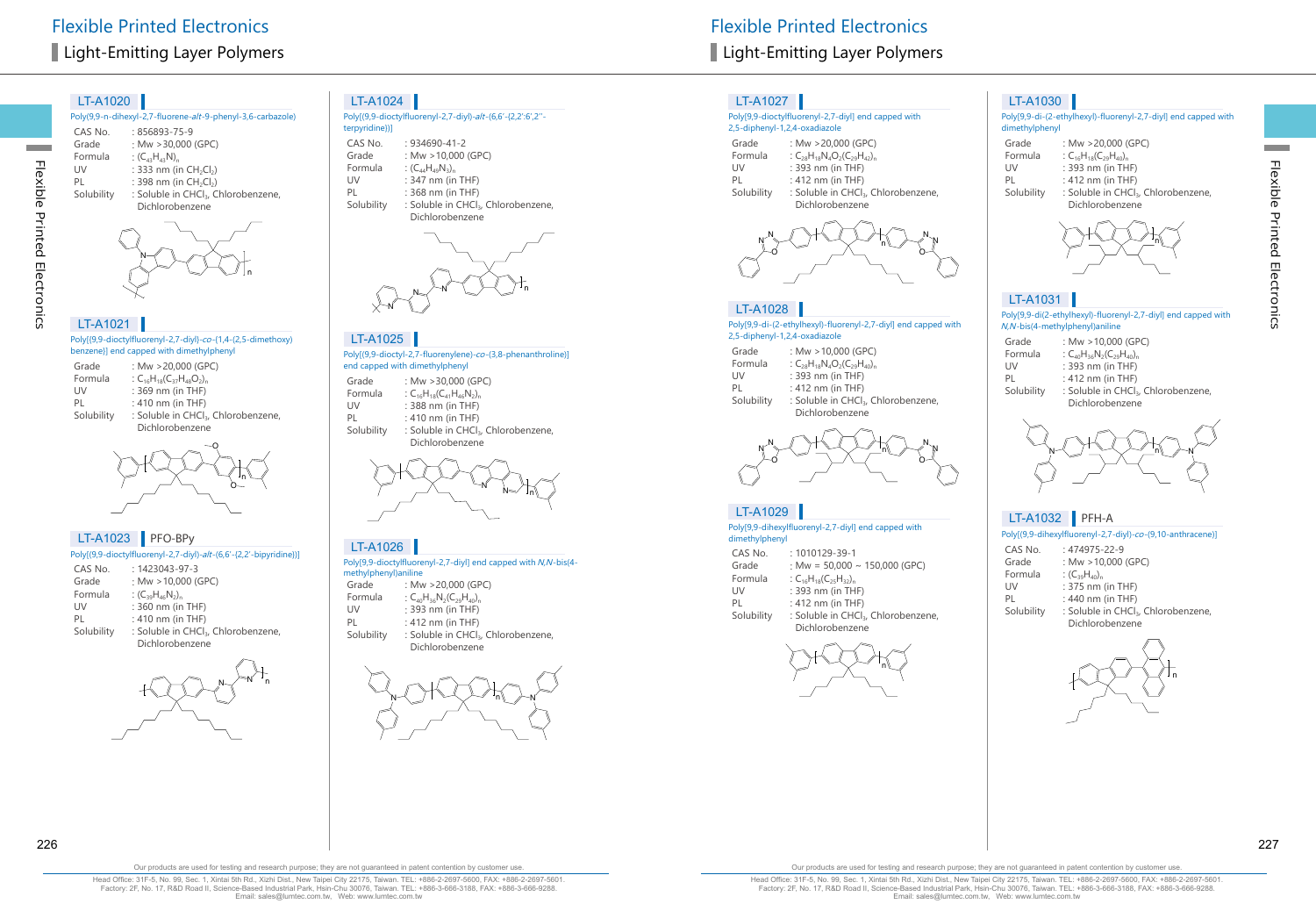Poly[(9,9-dioctylfluorenyl-2,7-diyl)-co-(1,4-benzo-{2,1,3} thiadiazole)] (m:n=95:5 mole ratio)

| Grade<br>Formula<br>UV<br>PI<br>Solubility | : Mw >20,000 (GPC)<br>: $(C_{29}H_{40})m(C_6H_2N_2S)_n$<br>: 386 nm (in THF)<br>: 535 nm (in THF)<br>: Soluble in CHCl <sub>3</sub> , Chlorobenzene, |
|--------------------------------------------|------------------------------------------------------------------------------------------------------------------------------------------------------|
|                                            | Dichlorobenzene                                                                                                                                      |
|                                            |                                                                                                                                                      |



# LT-A1034

Flexible Printed Electronics

Electronics

Flexible Printed

**Contract** 

Poly[(9,9-dihexylfluorenyl-2,7-diyl)-alt-(2-methoxy-5- {2-ethylhexyloxy}-1,4-phenylene)]

| CAS No.    | : 475102-99-9                                   |
|------------|-------------------------------------------------|
| Grade      | : $M_w$ > 10,000 (GPC)                          |
| Formula    | : $(C_{10}H_{54}O_2)_{n}$                       |
| UV         | $: 366$ nm (in THF)                             |
| PI         | : 410 nm (in THF)                               |
| Solubility | : Soluble in CHCl <sub>3</sub> , Chlorobenzene, |
|            | Dichlorobenzene                                 |
|            |                                                 |

# O  $\circ$  n



#### Poly[(9,9-dioctylfluorenyl-2,7-diyl)-alt-(9-hexyl-3,6-carbazole)]

| Grade      | : Mw $>$ 10,000 (GPC)                           |
|------------|-------------------------------------------------|
| Formula    | : $(C_{47}H_{59}N)$                             |
| UV         | : 360 nm (in THF)                               |
| PL         | : $410 \text{ nm}$ (in THF)                     |
| Solubility | : Soluble in CHCl <sub>3</sub> , Chlorobenzene, |
|            | Dichlorobenzene                                 |



#### LT-A1036

Poly[(9,9-dioctylfluorenyl-2,7-diyl)-co-(9-hexyl-3,6-carbazole)] end capped with dimethylphenyl

Grade :  $Mw > 10,000$  (GPC)<br>Formula :  $C_{16}H_{19}(C_{47}H_{19}N)$ Formula :  $C_{16}H_{18}(C_{47}H_{59}N)_{n}$ <br>UV : 364 nm (in THF UV : 364 nm (in THF)<br>PL : 412 nm (in THF) PL : 412 nm (in THF)<br>Solubility : Soluble in CHCl : Soluble in CHCl<sub>2</sub>, Chlorobenzene, Dichlorobenzene



Poly[(9,9-dihexylfluorenyl-2,7-diyl)-alt-(9,9'-spirobifluorene-2,7-diyl)] CAS No. : 474975-24-1<br>Grade : Mw > 20,000 Grade : Mw > 20,000 (GPC)<br>Formula :  $(C_{50}H_{46})_p$ Formula :  $(C_{50}H_{46})_n$ <br>UV : 380 nm LT-A1037

- UV :  $380 \text{ nm (in THF)}$ <br>PI :  $410 \text{ nm (in THF)}$
- $\cdot$  410 nm (in THF)
- Solubility : Soluble in CHCl<sub>3</sub>, Chlorobenzene, Dichlorobenzene



#### LT-A1038

- Poly[(9,9-dioctylfluorenyl-2,7-diyl)-co-(2,5-p-xylene)]
- CAS No. : 1687752-52-8<br>Grade : Mw > 20,000 (C : Mw  $>$  20,000 (GPC) Formula :  $(C_{37}H_{48})_n$ <br>UV : 335 nm
- UV : 335 nm (in THF)<br>PL : 400 nm (in THF)
- $: 400$  nm (in THF)
- Solubility : Soluble in CHCl<sub>3</sub>, Chlorobenzene, Dichlorobenzene



# Light-Emitting Layer Polymers **Light-Emitting Layer Polymers** Light-Emitting Layer Polymers

# LT-A1039

#### Poly[(9,9-dioctylfluorenyl-2,7-diyl)-alt-(2,6-pyridine)]

| CAS No.    | $:773895 - 96 - 8$                 |
|------------|------------------------------------|
| Grade      | : Mw >20,000 (GPC)                 |
| Formula    | : $(C_{34}H_{43}N)_{n}$            |
| UV         | : 364 nm (in THF)                  |
| PI         | : 406 nm (in THF)                  |
| Solubility | : Soluble in CHCl <sub>3</sub> , C |





### LT-A1040

#### Poly[(9,9-dioctylfluorenyl-2,7-diyl)-co-(1,4-phenylene)]end capped with dimethylphenyl

| CAS No.    | $.1025775 - 95 - 4$                             |
|------------|-------------------------------------------------|
| Grade      | : Mw $>$ 30,000 (GPC)                           |
| Formula    | : $C_{16}H_{18}(C_{35}H_{44})$                  |
| UV         | : 377 nm (in THF)                               |
| PL         | : $405$ nm (in THF)                             |
| Solubility | : Soluble in CHCl <sub>3</sub> , Chlorobenzene, |
|            | Dichlorobenzene                                 |



# LT-A1050

#### Poly{[2,5-bis(2-(N,N-diethylamino)ethoxy)-1,4-phenylene]-alt-1,4-phenylene}

| Grade      | : Mw $>$ 30,000 (GPC)                           |
|------------|-------------------------------------------------|
| Formula    | : $(C_{24}H_{34}N_2O_2)$                        |
| UV         | : 340 nm (in $CH_2Cl_2$ )                       |
| PI         | : 400 nm (in $CH_2Cl_2$ )                       |
| Solubility | : Soluble in CHCl <sub>3</sub> , Chlorobenzene, |
|            | Dichlorobenzene                                 |



# LT-A1051

#### Poly[(2,5-bis(2-(N,N-diethylammoniumbromide)ethoxy)-1,4 phenylene)-alt-1,4-phenylene]

| Grade      | : Mw >30,000 (GPC)            |
|------------|-------------------------------|
| Formula    | : $(C_{24}H_{36}Br_2N_2O_2)$  |
| UV         | : 340 nm (in DMSO)            |
| PI         | : 421 nm (in DMSO)            |
| Solubility | : Soluble in H <sub>2</sub> O |
|            |                               |



Flexible Printed Electronics

Flexible Printed Electronics

# LT-A1052 PPP-OPSO3

Poly(2,5-bis(3-sulfonatopropoxy)-1,4-phenylene, disodium saltalt-1,4-phenylene)

| Grade      | : Mw >30,000 (GPC)             |
|------------|--------------------------------|
| Formula    | : $(C_{18}H_{18}Na_2O_8S_2)_n$ |
| UV         | : 341 nm (in $H_2O$ )          |
| PI         | : 420 nm (in H <sub>2</sub> O) |
| Solubility | : Soluble in H <sub>2</sub> O  |



# LT-A1054

#### Poly[2,5-dioctyl-1,4-phenylene] end capped with dimethylpheny

| Grade      | : Mw $>10,000$ (GPC)                            |
|------------|-------------------------------------------------|
| Formula    | : $C_{16}H_{18}(C_{22}H_{36}O_2)$               |
| UV         | $: 335$ nm (in THF)                             |
| PL         | : 397 nm (in THF)                               |
| Solubility | : Soluble in CHCl <sub>3</sub> , Chlorobenzene, |
|            | Dichlorobenzene                                 |



Head Office: 31F-5, No. 99, Sec. 1, Xintai 5th Rd., Xizhi Dist., New Taipei City 22175, Taiwan. TEL: +886-2-2697-5600, FAX: +886-2-2697-5601. Factory: 2F, No. 17, R&D Road II, Science-Based Industrial Park, Hsin-Chu 30076, Taiwan. TEL: +886-3-666-3188, FAX: +886-3-666-9288. Email: sales@lumtec.com.tw, Web: www.lumtec.com.tw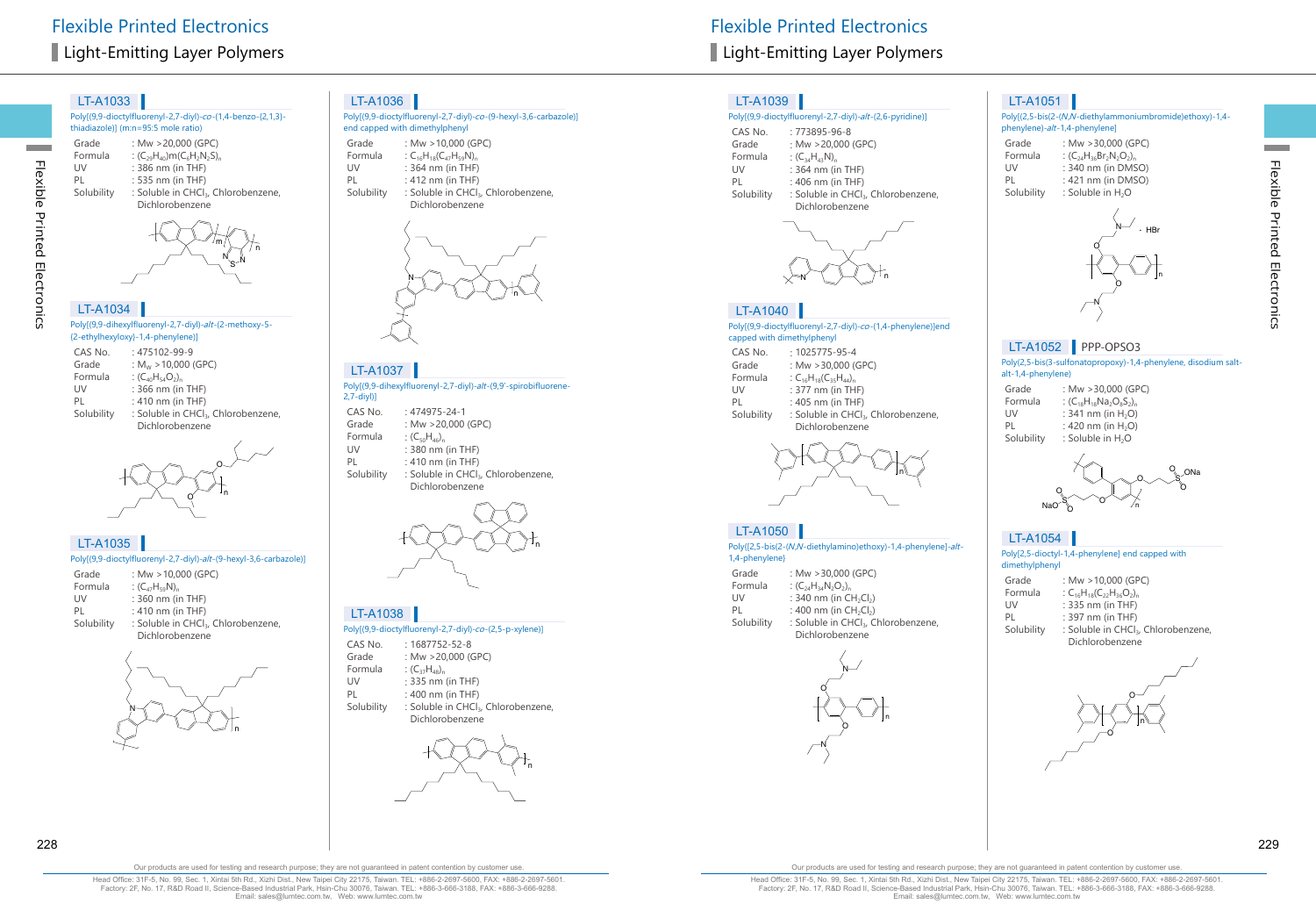Flexible Printed Electronics

Electronics

Flexible Printed

**Contract** 

Poly[2-methoxy-5-(2-ethylhexyloxy)-1,4-phenylene] end capped with dimethylphenyl

| Grade      | : Mw > 10,000 (GPC)                             |
|------------|-------------------------------------------------|
| Formula    | : $C_{16}H_{18}(C_{15}H_{22}O_2)$               |
| UV         | $: 325$ nm (in THF)                             |
| PI         | : 390 nm (in THF)                               |
| Solubility | : Soluble in CHCl <sub>3</sub> , Chlorobenzene, |
|            | Dichlorobenzene                                 |
|            |                                                 |



# LT-A1056 Poly(FV-CO-MEHPV)

Poly((9,9-dihexyl-9H-fluorene-2,7-vinylene)-co-(1-methoxy-4- (2-ethylhexyloxy)-2,5-phenylenevinylene))

| : Mw >20,000 (GPC)                                                 |
|--------------------------------------------------------------------|
| : $(C_{44}H_{58}O_2)_n$                                            |
| : 325 nm (in THF)                                                  |
| $: 390$ nm (in THF)                                                |
| : Soluble in CHCl <sub>3</sub> , Chlorobenzene,<br>Dichlorobenzene |
|                                                                    |



#### LT-N169

#### Poly[(9,9-dioctylfluorenyl-2,7-diyl)-co-(N,N'-diphenyl)-N,N'di(p-butylphenyl)-1,4-diaminobenzene)] end capped with dimethylphenyl

| Grade      | : Mw $>10.000$ (GPC)                            |
|------------|-------------------------------------------------|
| Formula    | : $C_{16}H_{18}(C_{67}H_{78}N_2)$               |
| UV         | : 380 nm (in THF)                               |
| PL         | : 494 nm (in THF)                               |
| Solubility | : Soluble in CHCl <sub>3</sub> , Chlorobenzene, |
|            | Dichlorobenzene                                 |



# LT-N170 BFB

|                  | Poly[(9,9-dioctylfluorenyl-2,7-diyl)-alt-(N,N'-bis{4-butylphenyl}-<br>benzidine-N,N'-{1,4-diphenylene})] |
|------------------|----------------------------------------------------------------------------------------------------------|
| CAS No.<br>Grade | $: 223569 - 32 - 2$<br>: Mw $>$ 10,000 (GPC)                                                             |
| Formula          | : $(C_{73}H_{82}N_2)_{n}$                                                                                |
| UV               | : 380 nm (in THF)                                                                                        |
| PL               | $: 435$ nm (in THF)                                                                                      |

Solubility : Soluble in CHCl<sub>3</sub>, Chlorobenzene, Dichlorobenzene



#### Poly[(9,9-dihexylfluorenyl-2,7-diyl)-alt-(N,N'-bis-{pbutylphenyl}-1,4-diaminophenylene)] LT-N171 PFHB

| CAS No.    | $:870517 - 32 - 1$                              |
|------------|-------------------------------------------------|
| Grade      | : Mw $>$ 10,000 (GPC)                           |
| Formula    | : $(C_{51}H_{62}N_2)$                           |
| UV         | : 398 nm (in THF)                               |
| PI         | : $425$ nm (in THF)                             |
| Solubility | : Soluble in CHCl <sub>3</sub> , Chlorobenzene, |
|            | Dichlorobenzene                                 |
|            |                                                 |



# LT-N172

#### Poly[(9,9-dioctylfluorenyl-2,7-diyl)-alt-(N,N'-bis{p-butylphenyl}- 1,1'-biphenylene-4,4'-diamine)] CAS No. : 1115424-53-7

| CDJIVU.    |                                                 |
|------------|-------------------------------------------------|
| Grade      | : Mw $>10,000$ (GPC)                            |
| Formula    | : $(C_{61}H_{74}N_2)_n$                         |
| UV         | : 397 nm (in THF)                               |
| PL         | : $420 \text{ nm}$ (in THF)                     |
| Solubility | : Soluble in CHCl <sub>3</sub> , Chlorobenzene, |
|            | Dichlorobenzene                                 |
|            |                                                 |



# LT-N174

Poly[(9,9-dioctylfluorenyl-2,7-diyl)-co-(4,4'-(N-(p-butylphenyl)) diphenylamine)] CAS No. : 223569-31-1<br>Grade : Mw > 30.000 Grade : Mw > 30,000 (GPC)<br>Formula :  $(C_{51}H_{61}N)_{n}$ Formula :  $(C_{51}H_{61}N)_{n}$ <br>IIV : 385 nm (ii) UV : 385 nm (in THF)<br>PL : 434 nm (in THF) PL : 434 nm (in THF)<br>Solubility : Soluble in CHCl : Soluble in CHCl<sub>3</sub>, Chlorobenzene, Dichlorobenzene



#### LT-S931 MEH-PPV

Poly[2-methoxy-5-(2-ethylhexyloxy)-1,4-phenylenevinylene]

| CAS No. | $: 138184 - 36 - 8$   |
|---------|-----------------------|
| Grade   | : Mw $>100,000$ (GPC) |

 $H<sub>2</sub>CO$ 

| __ _ _ _ _ _ | .                       | . |
|--------------|-------------------------|---|
| Formula      | : $(C_{17}H_{24}O_2)_n$ |   |

- UV : 501 nm (in CH<sub>2</sub>Cl<sub>2</sub>)<br>PL : 502 nm (in CH<sub>2</sub>Cl<sub>2</sub>)
- PL : 502 nm (in  $CH_2Cl_2$ )<br>Solubility : Soluble in THF. CH(

: Soluble in THF, CHCl<sub>3</sub>, Chlorobenzene, Dichlorobenzene

O

n



#### Poly[2-methoxy-5-(3,7-dimethyoctyoxyl)-1,4 phenylenevinylene]

| CAS No.    | : 177716-59-5                                        |
|------------|------------------------------------------------------|
| Grade      | : Mw >100,000 (GPC)                                  |
| Formula    | : $(C_{10}H_{28}O_2)_{n}$                            |
| UV         | : 485 nm (in $CH_2Cl_2$ )                            |
| PL         | : 555 nm (in $CH_2Cl_2$ )                            |
| Solubility | : Soluble in THF, CHCl <sub>3</sub> , Chlorobenzene, |
|            | Dichlorobenzene                                      |
|            |                                                      |



# LT-S933 PFO

#### Poly(9,9-dioctylfluorenyl-2,7-diyl)

| CAS No. | $: 123864 - 00 - 6$                |
|---------|------------------------------------|
| Grade   | : Mw = $50,000 \sim 150,000$ (GPC) |

| . .  | .                    | ------ |  |
|------|----------------------|--------|--|
| าula | : $(C_{29}H_{40})_n$ |        |  |

- Form<br>UV
- UV : 376 nm (in THF)<br>PL : 426 nm (in THF)
- PL : 426 nm (in THF)<br>Solubility : Soluble in THF : Soluble in THF, CHCl3, Chlorobenzene, Dichlorobenzene



# LT-S934 PFO-DMP

#### Poly(9,9-dioctylfluorenyl-2,7-diyl) end capped with dimethylphe

| CAS No.    | $:874816 - 14 - 5$                                   |
|------------|------------------------------------------------------|
| Grade      | : Mw = $50,000 \sim 150,000$ (GPC)                   |
| Formula    | : $C_{16}H_{18}(C_{29}H_{40})_n$                     |
| UV         | : 368 nm (in THF)                                    |
| PL         | : $421$ nm (in THF)                                  |
| Solubility | : Soluble in THF, CHCl <sub>3</sub> , Chlorobenzene, |
|            | Dichlorobenzene                                      |



 $230$ 

Our products are used for testing and research purpose; they are not guaranteed in patent contention by customer use.

Head Office: 31F-5, No. 99, Sec. 1, Xintai 5th Rd., Xizhi Dist., New Taipei City 22175, Taiwan. TEL: +886-2-2697-5600, FAX: +886-2-2697-5601. Factory: 2F, No. 17, R&D Road II, Science-Based Industrial Park, Hsin-Chu 30076, Taiwan. TEL: +886-3-666-3188, FAX: +886-3-666-9288. Email: sales@lumtec.com.tw, Web: www.lumtec.com.tw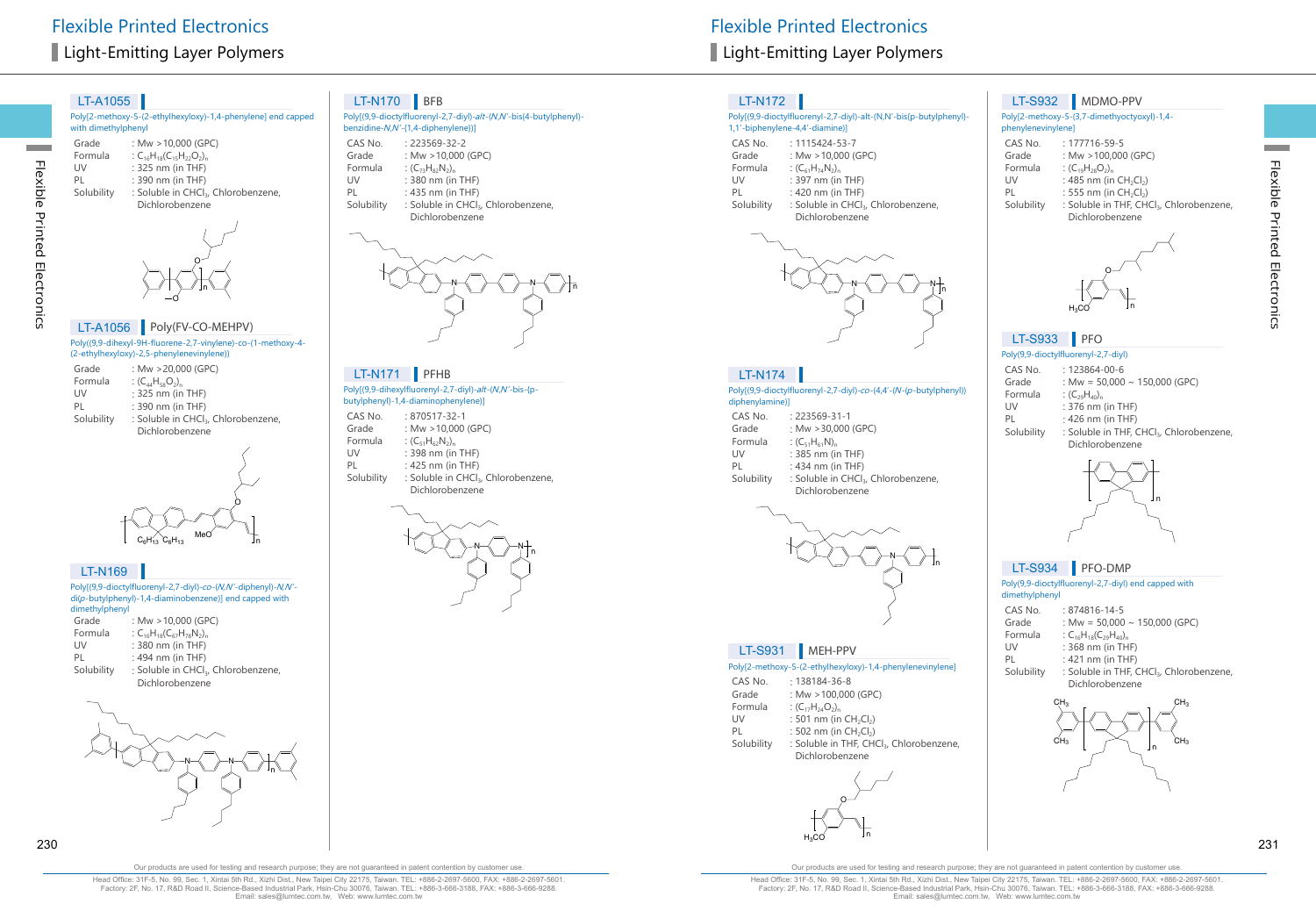#### LT-S957 **F8BT**

Poly[(9,9-dioctylfluorenyl-2,7-diyl)-alt-(benzo[2,1,3]thiadiazol-4,7-diyl)]

- CAS No. : 210347-52-7<br>Grade : Mw > 20.000
- Grade :  $Mw > 20,000$  (GPC)<br>Formula :  $(C_2,H_2,N_2S)$ .
- Formula :  $(C_{35}H_{42}N_2S)_n$ <br>UV : 453 nm (in 1
- UV : 453 nm (in THF)<br>PL : 534 nm (in THF)
- PL : 534 nm (in THF)<br>Solubility : Soluble in THF, 0
	- : Soluble in THF, CHCl<sub>3</sub>, Chlorobenzene, Dichlorobenzene



#### LT-S958 PHF

#### Poly(9,9-dihexylfluorenyl-2,7-diyl)

| CAS No.    | $: 201807 - 75 - 2$                                  |
|------------|------------------------------------------------------|
| Grade      | : Mw = $30,000 \sim 100,000$ (GPC)                   |
| Formula    | : $(C_{25}H_{32})_n$                                 |
| UV         | : 389 nm (in THF)                                    |
| PI         | $: 418$ nm (in THF)                                  |
| Solubility | : Soluble in THF, CHCl <sub>3</sub> , Chlorobenzene, |
|            | Dichlorobenzene                                      |
|            |                                                      |



#### LT-S979 **F**8T2

Poly[(9,9-di-n-octylfluorenyl-2,7-diyl)-alt-2,2'-bithiophene-5,5'-diyl)]

| CAS No.    | $: 210347 - 56 - 1$                             |
|------------|-------------------------------------------------|
| Grade      | : Mw $>$ 20,000 (GPC)                           |
| Formula    | : $(C_{37}H_{44}S_2)_n$                         |
| UV         | $: 454$ nm (in THF)                             |
| PL         | : 500 nm (in THF)                               |
| Solubility | : Soluble in CHCl <sub>3</sub> , Chlorobenzene, |
|            | Dichlorobenzene                                 |

S s <sub>In</sub>

#### LT-S9004 PF2EH

#### Poly[9,9-bis(2-ehtylhexyl)fluorenyl-2,7-diyl]

| CAS No.    | $: 188201 - 16 - 3$                                  |
|------------|------------------------------------------------------|
| Grade      | : Mw $>$ 20,000 (GPC)                                |
| Formula    | : $(C_{29}H_{40})_n$                                 |
| UV         | : 389 nm (in THF)                                    |
| PI         | : 418 nm (in THF)                                    |
| Solubility | : Soluble in THF, CHCl <sub>3</sub> , Chlorobenzene, |
|            | Dichlorobenzene                                      |



#### LT-S9006

#### Poly[(9,9-dioctyl-9H-fluorene-2,7-diyl)-(1E)-1,2-ethene-diyl]

- CAS No. : 360068-36-6<br>Grade : Mw > 20.000
- Grade : Mw > 20,000 (GPC)<br>Formula :  $(C_{31}H_{42})_0$ 
	-
- Formula :  $(C_{31}H_{42})_n$ <br>UV : 455 nm
- UV : 455 nm (in  $CH_2Cl_2$ )<br>Solubility : Soluble in CHCl<sub>3</sub>, C : Soluble in CHCl<sub>3</sub>, Chlorobenzene, Dichlorobenzene

$$
\left\{\bigotimes_{C_8H_{17}}\bigotimes_{c_8H_{17}}\right\}_n
$$

232